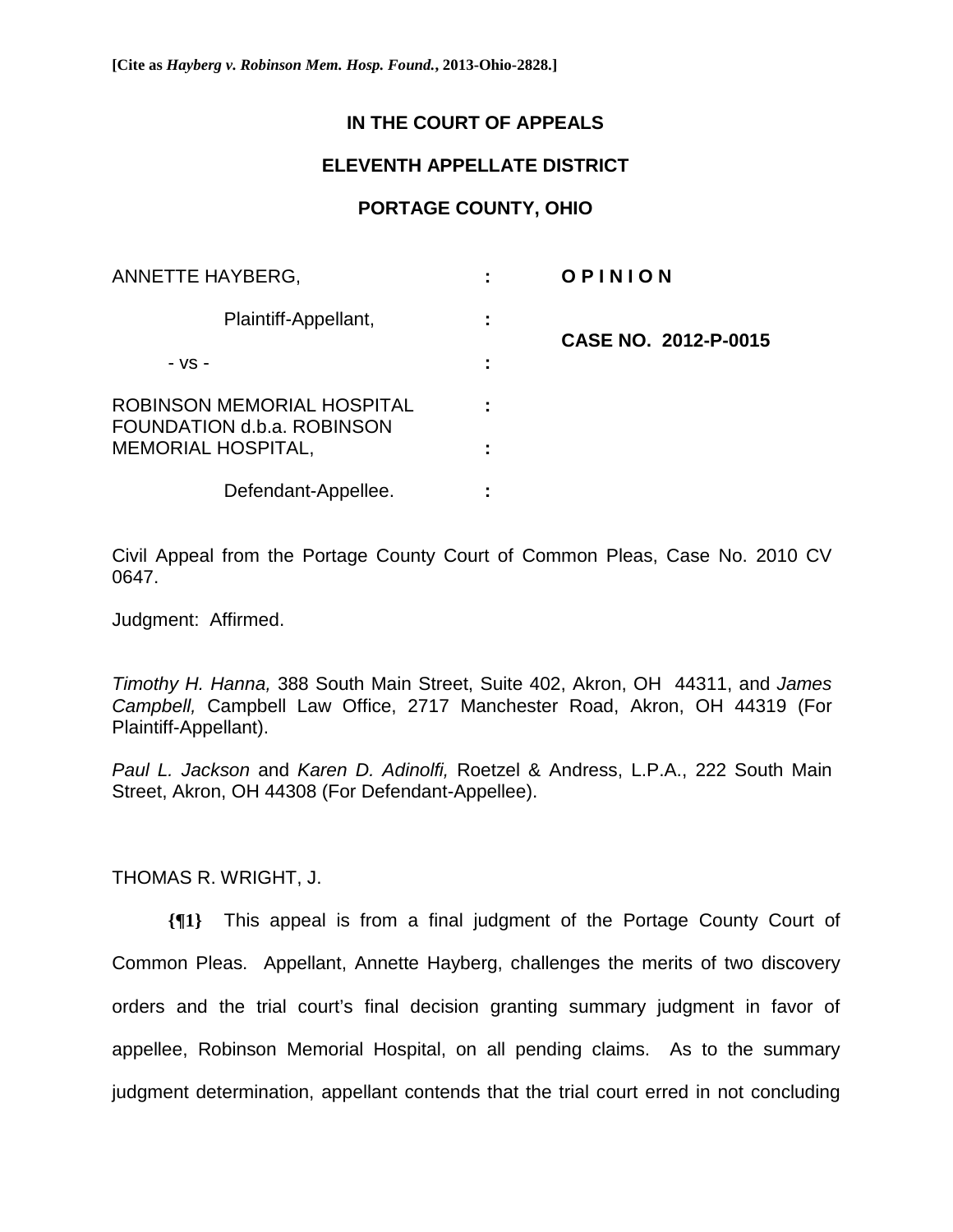that the outcome of the underlying litigation was controlled by a prior opinion of this court concerning the merits of her claims.

**{¶2}** In October 2003, appellant was a passenger in a motor vehicle involved in a traffic accident. Appellant's husband, Lewis Hayberg, was the driver of the vehicle when the accident occurred, and his negligence caused the accident. Shortly afterward, appellant was taken to appellee hospital where she was treated for injuries.

**{¶3}** The Hayberg vehicle was insured pursuant to an automobile liability policy issued by Nationwide Insurance Company ("Nationwide"). In addition, since her husband was employed by General Motors Corporation, appellant was covered under the self-funded GM health insurance plan ("GM plan"). Anthem Blue Cross and Blue Shield ("Anthem") acted as the third-party administrator of the health plan.

**{¶4}** The total bill for appellant's treatment at appellee hospital was \$13,861.45. Almost immediately after rendering the services, appellee sought payment from Anthem under the GM plan for the amount of \$11,295.39. The reason for the difference between the two figures was due to the terms of a contract between appellee and the GM plan. This contract provided that when an insured under the GM plan was treated at the hospital, appellee would deduct certain "write-offs" from the total bill. As a result, Anthem would only be billed for 89 percent of the actual charges.

**{¶5}** In November 2003, Anthem paid appellee's bill for appellant's treatment. Approximately one month later, appellee was informed that, due to her husband's negligence, Nationwide would ultimately be liable for medical charges under the automobile policy. Consequently, in December 2003, appellee sent a separate bill to Nationwide for the entire amount owed for the hospital services. Upon reviewing the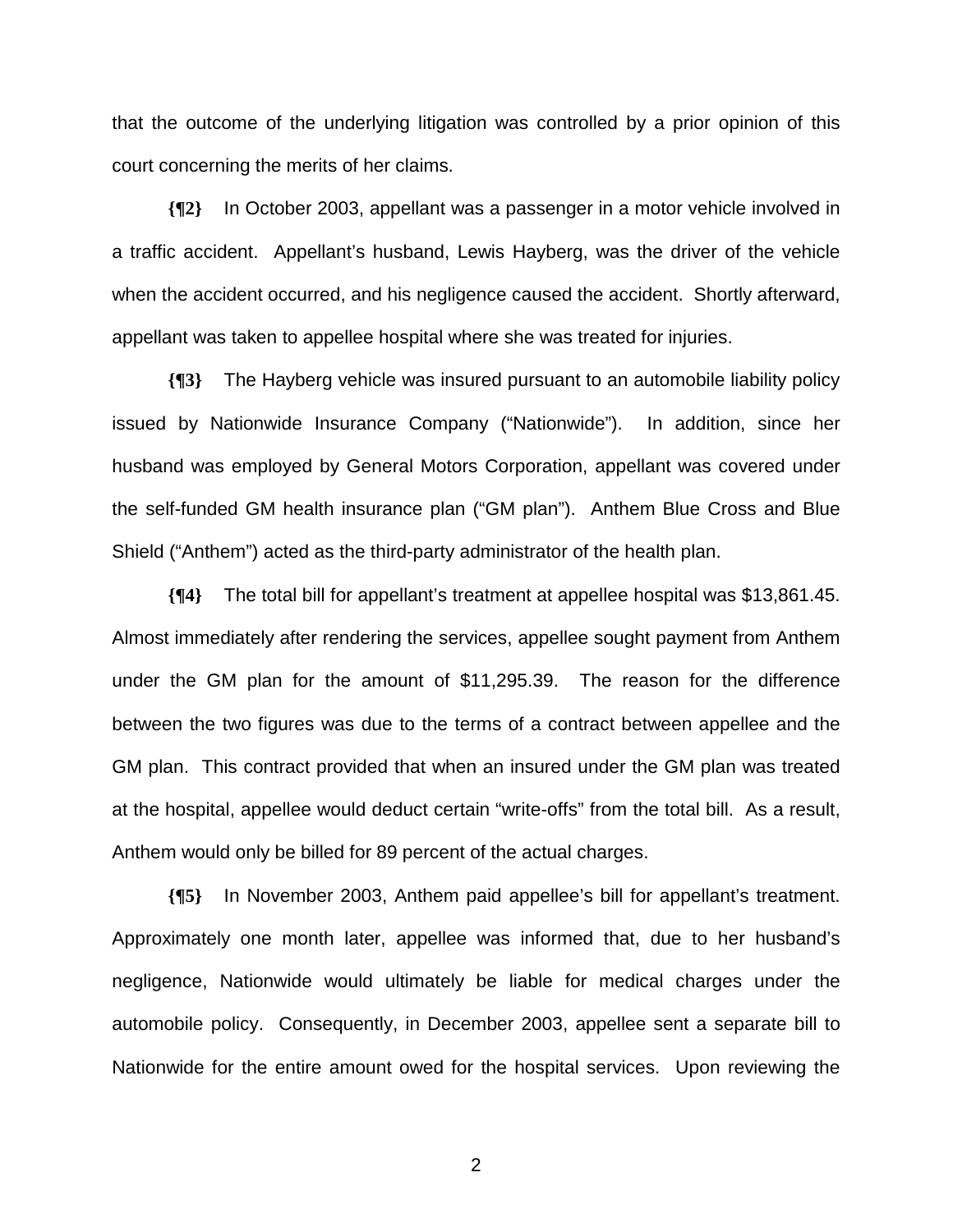matter, Nationwide paid appellee the entire sum of 13,861.45, \$2,566.06 more than what Anthem had paid. Although there was a considerable delay, ultimately appellee reimbursed Anthem the entire sum it originally paid.

**{¶6}** In January 2005, appellant filed a negligence action against her husband in the Summit County Court of Common Pleas. Nationwide settled for \$100,000, the policy limits. Because Nationwide already paid \$32,574.06 for appellant's medical treatment and bills, its final payment to her was for \$67,425.94. Of the \$32,574.06 Nationwide deducted from the \$100,000 limit, \$2,566.06 was for the additional charges it paid for the hospital services, in comparison to Anthem for the GM plan.

**{¶7}** In September 2006, appellant initiated her first legal action against appellee hospital, essentially seeking to recover the additional amount Nationwide paid. In one claim, appellant asserted that she was entitled to recovery because appellee's billing practices violated R.C. 1751.60(A). In the remaining aspects of the complaint, she raised claims sounding in declaratory judgment, conversion, fraud, and unjust enrichment.

**{¶8}** After the first action pended for approximately nine months, the parties submitted competing motions for summary judgment. In January 2008, the trial court issued a final order granting summary judgment in favor of appellee on all pending claims. Appellant then pursued a direct appeal to this court.

**{¶9}** In *Hayberg v. Physicians Emergency Service, Inc.*, 11th Dist. No. 2008-P-0010, 2008-Ohio-6180, a majority of this court reversed the summary judgment ruling and remanded the case to the trial court for further proceeding. Regarding appellant's claim under R.C. 1751.60(A), our lead opinion concluded that the statute did not permit

 $\sim$  3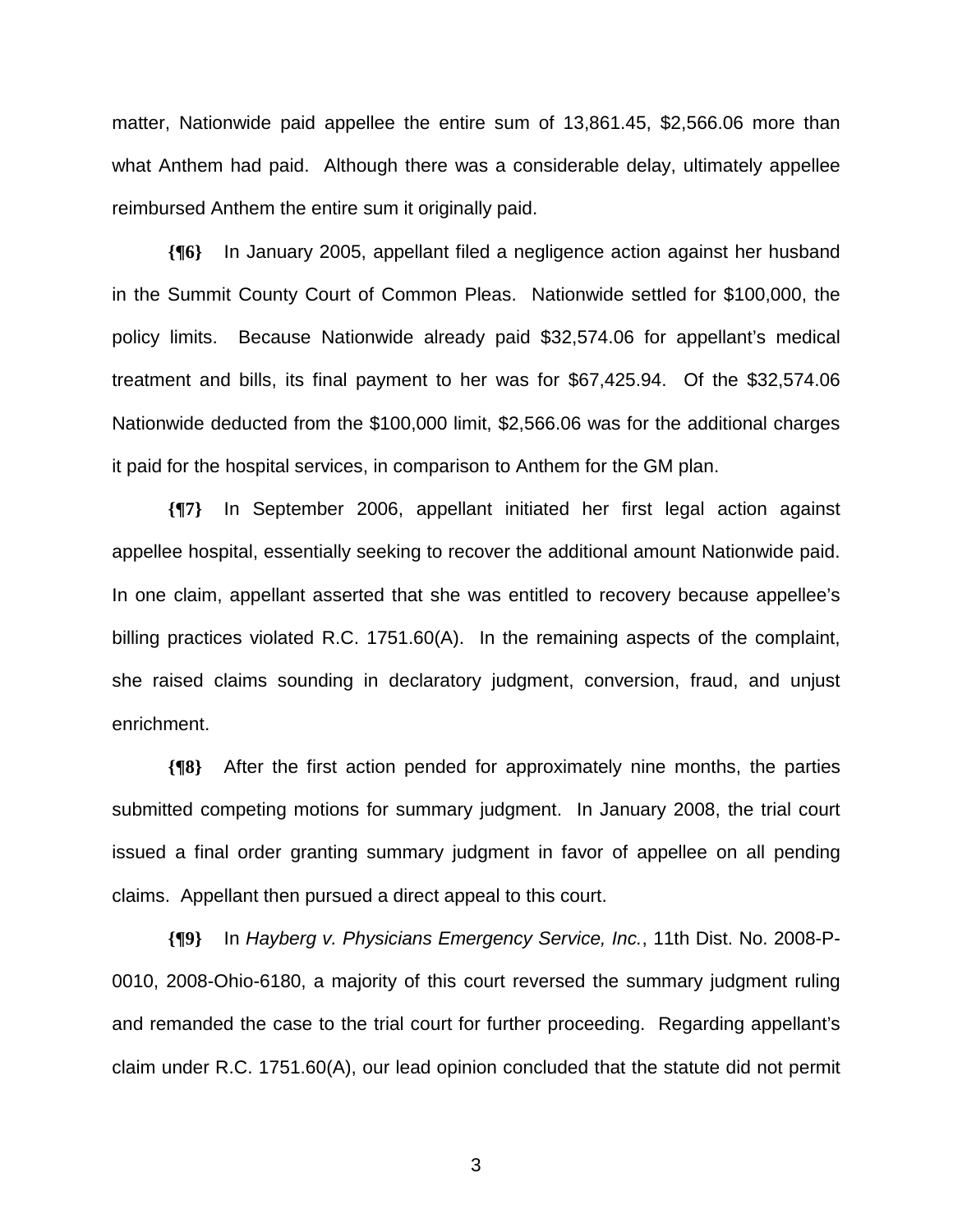appellee to collect from Nationwide a greater amount than what it was entitled to receive under its contract with the GM plan. As to the other four claims, the lead opinion further held that appellant's evidentiary materials had been sufficient to raise issues of material fact pertaining to whether she was entitled to recover the funds for the additional charges.

**{¶10}** Upon remand, appellant was granted leave to voluntarily dismiss her first action against appellee. In April 2010, she instituted a new proceeding for recovery of the \$2,556.06 and other damages. Although appellant named other parties as defendants in her original action, appellee hospital was the sole defendant named in the amended complaint of her second action. The second action was based upon the same allegations as appellant's original case, and she asserted the same five claims for relief. The only differences between the two cases was that appellant now included a breach of contract claim against appellee, and made allegations concerning the need to certify the new proceeding as a class action.

**{¶11}** As the second action went forward, appellant made at least two requests to compel appellee to provide proper responses to certain interrogatories. Essentially, she sought information concerning other patients of the hospital whose accounts may have been treated in the same manner as her account. As part of her second request, she moved the trial court for a protective order, under which appellee would be required to provide the requested information after redacting any references to the actual identity of the patients. The trial court denied appellant's requests.

**{¶12}** While the second action was pending, the Supreme Court of Ohio issued its decision in *King v. ProMedica Health System, Inc.*, 129 Ohio St.3d 596, 2011-Ohio-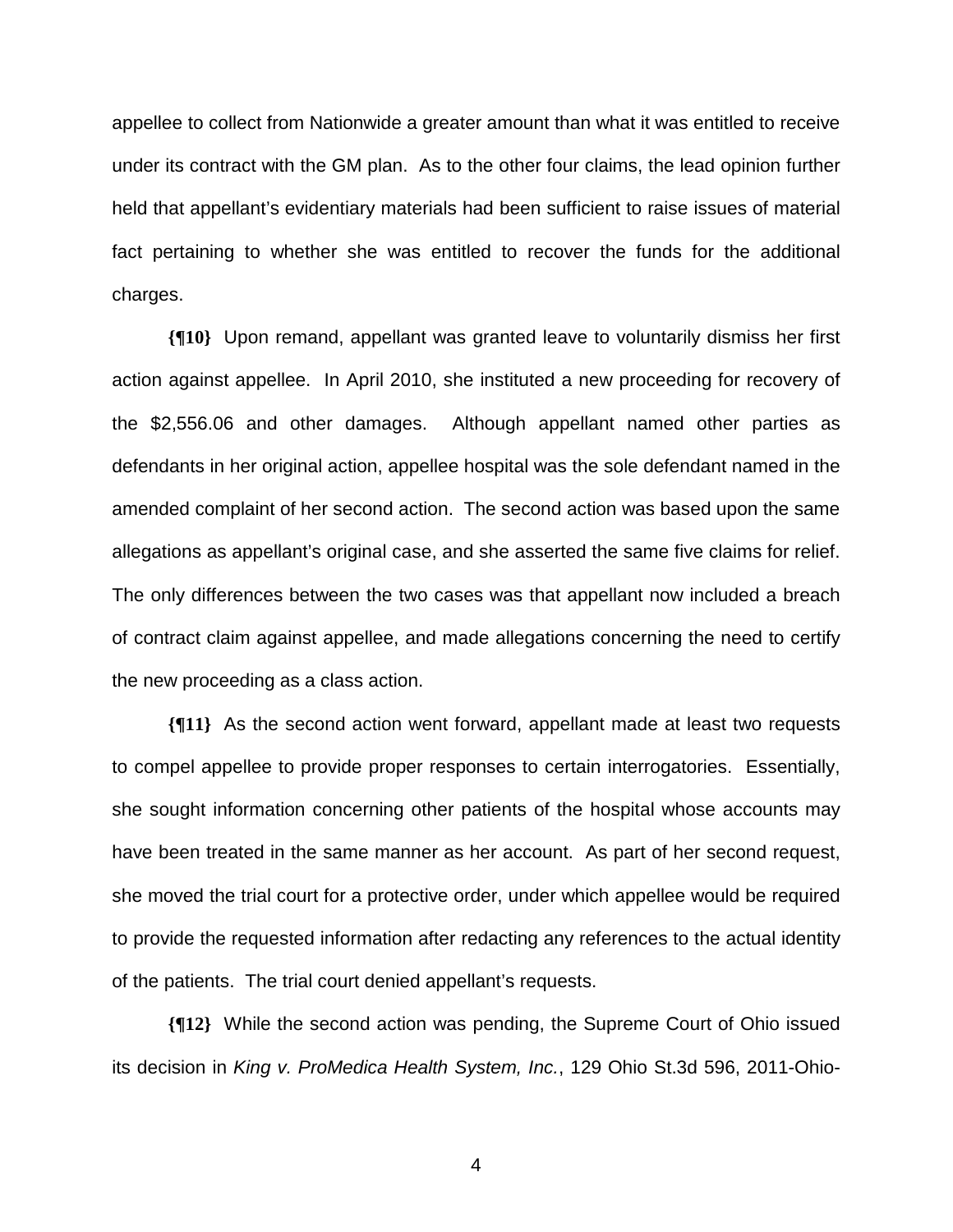4200, addressing the proper application of R.C. 1751.60(A). In light of the express holding in *King*, appellee submitted a second motion for summary judgment as to all six claims in appellant's amended complaint. Specifically, appellee maintained that the *King* decision had the effect of overruling this court's prior holding as to the viability of appellant's claim under that statute. The hospital further maintained that the trial court was no longer bound to follow our earlier decision under the law-of-the-case doctrine. Finally, regarding appellant's remaining claims for relief, appellee asserted that summary judgment was appropriate because each of the claims was predicated upon the alleged violation of R.C. 1751.60(A).

**{¶13}** After appellant responded to appellee's new motion and submitted her own new motion for summary judgment, the trial court released its final order granting appellee's motion on all six pending claims. In addition to holding that the *King* decision was controlling over our original opinion, the trial court agreed with appellee's argument as to the disposition of the other claims.

**{¶14}** In again appealing to this court, appellant has raised two assignments of error for our review:

**{¶15}** "[1.] The trial court committed prejudicial error in granting [appellee's] motion for summary judgment based upon its opinion that the Supreme Court's decision in *King v. ProMedica Health System, Inc.*, 129 Ohio St.3d 596, 2011-Ohio-4200, 955 N.E.2d 348, was an 'intervening' event that created an exception to the applicability of the law-of-the-case and *res judicata* under this court's prior decision in *Hayberg v. Physicians Emergency Service, Inc.*, 11th Dist. No. 2008-P-0010, 2008-Ohio-6180.

**{¶16}** "[2.] The trial court committed prejudicial error in denying [appellant's]

 $\sim$  5  $\sim$  5  $\sim$  5  $\sim$  5  $\sim$  5  $\sim$  5  $\sim$  5  $\sim$  5  $\sim$  5  $\sim$  5  $\sim$  5  $\sim$  5  $\sim$  5  $\sim$  5  $\sim$  5  $\sim$  5  $\sim$  5  $\sim$  5  $\sim$  5  $\sim$  5  $\sim$  5  $\sim$  5  $\sim$  5  $\sim$  5  $\sim$  5  $\sim$  5  $\sim$  5  $\sim$  5  $\sim$  5  $\sim$  5  $\sim$  5  $\sim$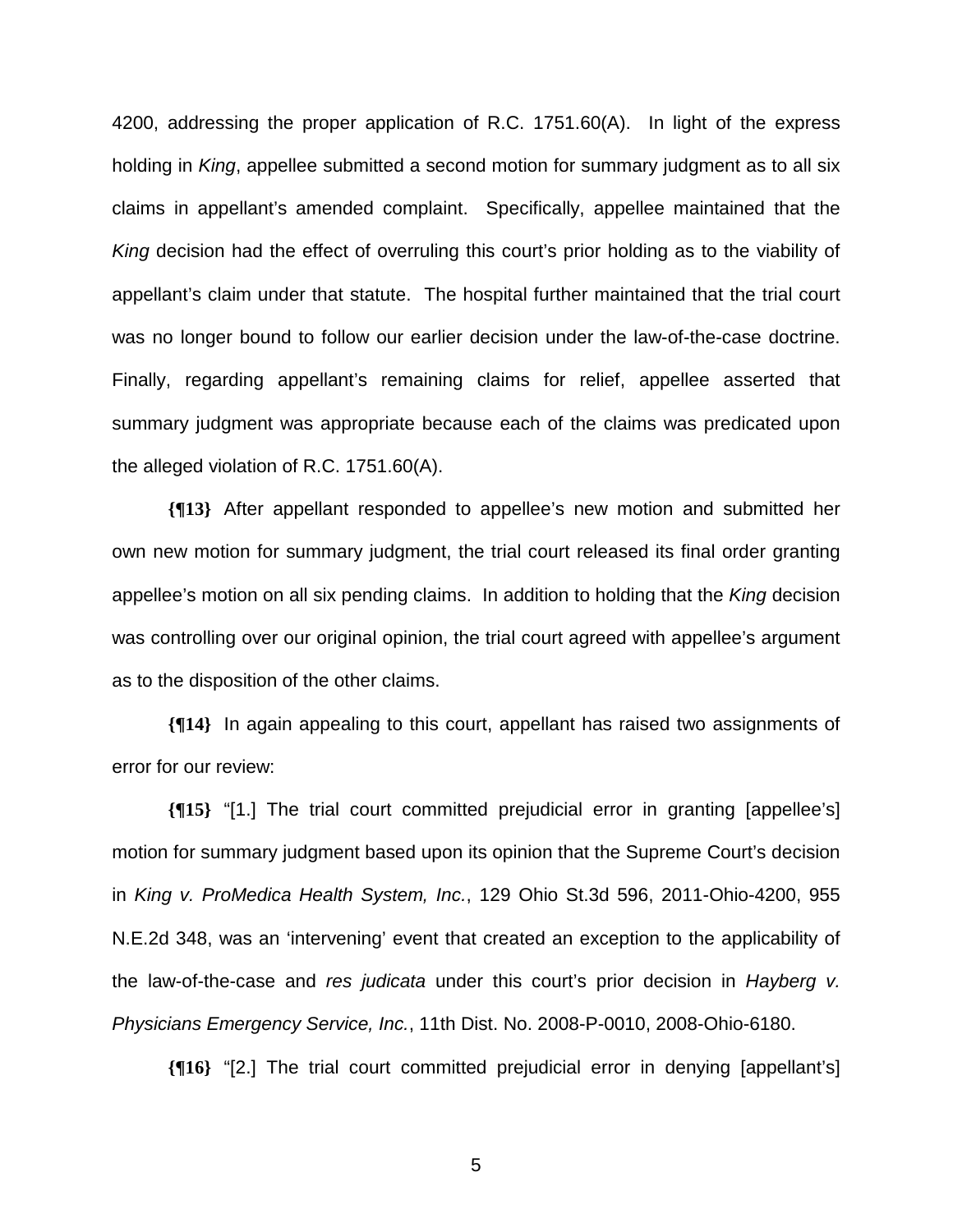motions to compel based upon its opinion that the requested documents were privileged under HIPAA."

**{¶17}** Under her first assignment, appellant contests the merits of the trial court's analysis concerning the continuing viability of this court's holding in her original appeal before us. *See Hayberg*, *supra*, 2008-Ohio-6180. According to appellant, the trial court should have concluded that our prior ruling was still binding under the law-of-the-case doctrine because the legal issue addressed in our opinion was readily distinguishable from the issue considered by the Supreme Court in *King*. Based upon this, she argues that the trial court should have followed our analysis of R.C. 1751.60(A) in disposing of appellee's second motion for summary judgment.

**{¶18}** As previously noted, the focus of this court's discussion in appellant's first appeal was the viability of her claim under R.C. 1751.60(A). That statute delineates the manner in which a health care provider can obtain payment for its services, and states as follows:

**{¶19}** "Except as provided for in divisions (E) and (F) of this section, every provider or health care facility that contracts with a health insuring corporation to provide health care services to the health insuring corporation's enrollees or subscribers shall seek compensation for covered services solely from the health insuring corporation and not, under any circumstances, from the enrollees or subscribers, except for approved copayments and deductibles."

**{¶20}** In both appeals to this court, appellant asserts that appellee violated the foregoing statutory provision by obtaining a greater payment for its services from Nationwide, the automobile insurer, than it did from the GM plan, the "health" insurer.

 $\sim$  600  $\sim$  600  $\sim$  600  $\sim$  600  $\sim$  600  $\sim$  600  $\sim$  600  $\sim$  600  $\sim$  600  $\sim$  600  $\sim$  600  $\sim$  600  $\sim$  600  $\sim$  600  $\sim$  600  $\sim$  600  $\sim$  600  $\sim$  600  $\sim$  600  $\sim$  600  $\sim$  600  $\sim$  600  $\sim$  600  $\sim$  600  $\sim$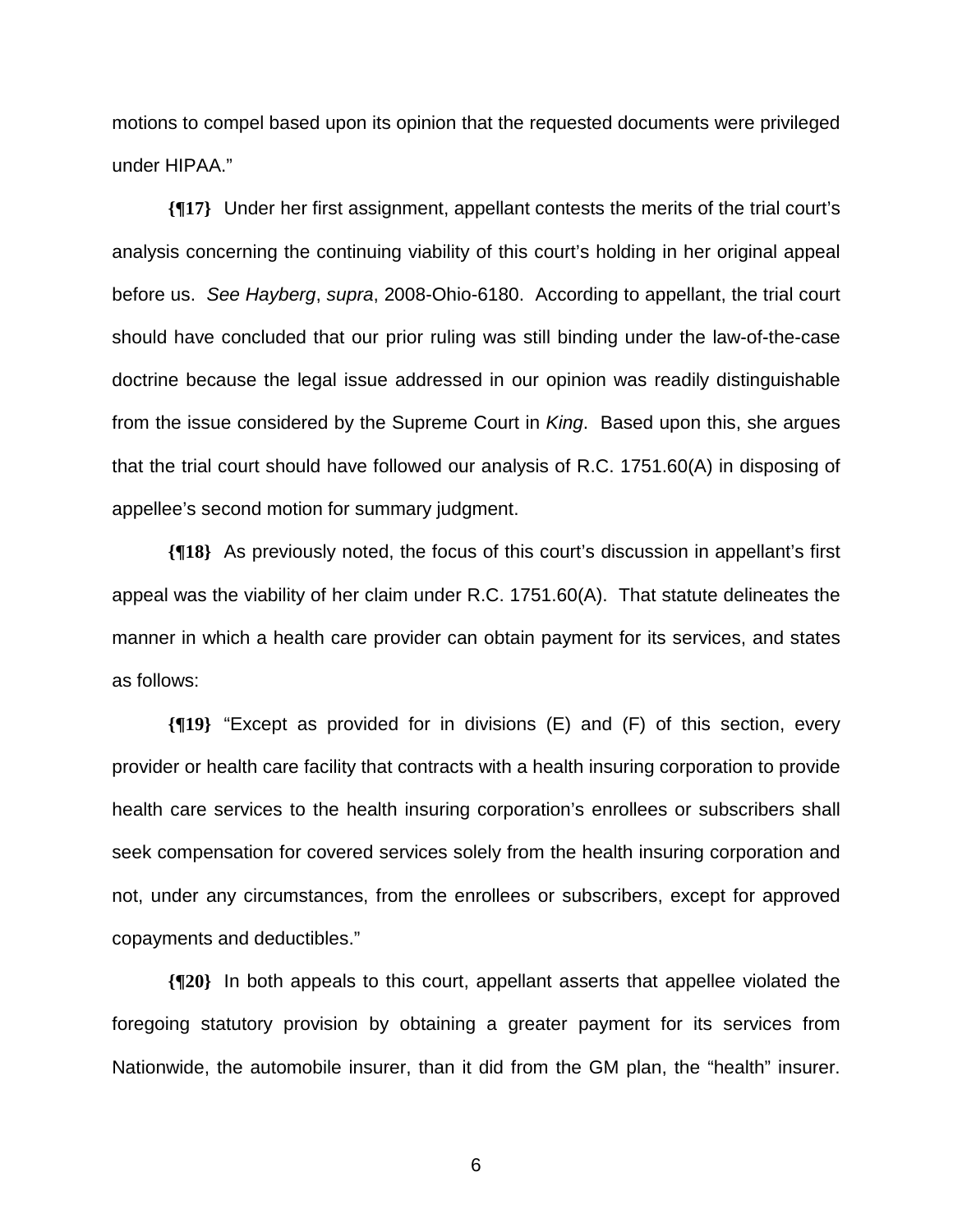Appellant's position is that, by seeking \$2,566.06 more from Nationwide, and thereby reducing the total sum she could receive in her settlement, appellee essentially was taking payments for its services directly from her. In our first opinion in this matter, this court adopted appellant's position, expressly holding that appellee was not entitled under R.C. 1751.60(A) to collect an amount greater than what it could obtain through its contract with the GM plan. *Hayberg*, 2008-Ohio-6180, at ¶26.

**{¶21}** According to appellee and the trial court, the analysis of the lead opinion in the first *Hayberg* appeal has been rejected by the Supreme Court of Ohio. In *King*, 2011-Ohio-4200, the plaintiff was treated at a local hospital after being involved in a traffic accident. During her hospital stay, the plaintiff informed the staff that she had health insurance with Aetna Health. Nevertheless, in seeking payment for its services, the hospital only sent a bill to the plaintiff's automobile carrier, Safeco. Based upon this, the plaintiff brought an action against the hospital, in which each of her four claims was predicated upon an alleged violation of R.C. 1751.60(A). Specifically, the *King* plaintiff alleged that the hospital was required under the statute to seek payment solely from the health insurer, not the automobile insurer.

**{¶22}** After the appellate court in *King* reversed the trial court's dismissal of the plaintiff's entire complaint, the Ohio Supreme Court reinstated the trial court's ruling. In the first portion of its analysis, the *King* court quoted R.C. 1751.60(A) in its entirety, and then concluded that the purpose of the statute was clear from its wording:

**{¶23}** "By its express terms, R.C. 1751.60(A) governs providers or health-care facilities, health-insuring corporations and a health-insuring corporation's insured. The statute is applicable only when there is a contract between a provider and a health-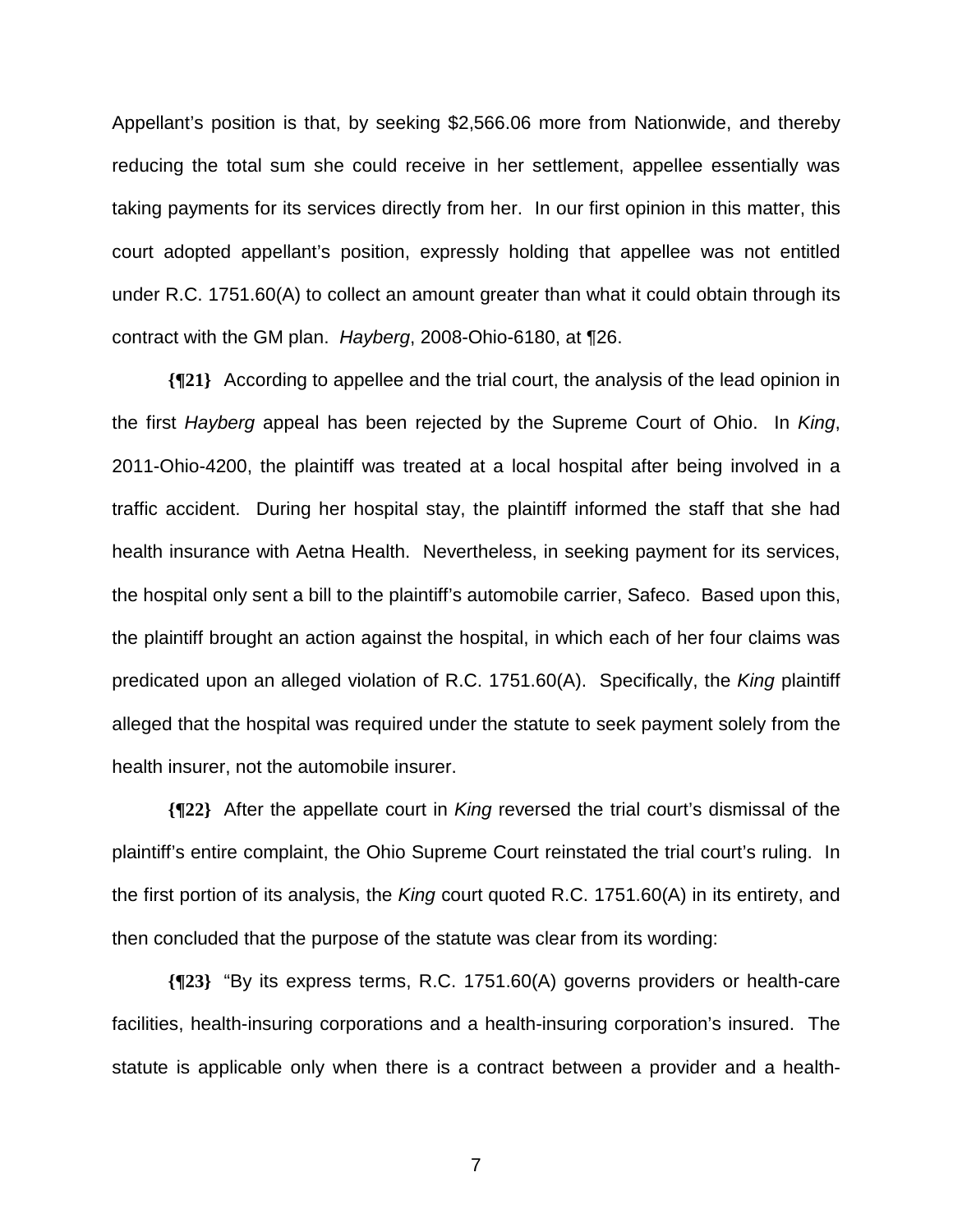insuring corporation, and the provider seeks compensation for services rendered. The legislature expressed its intent that the provider must seek compensation solely from the health-insuring corporation and not from the insured." *Id*. at ¶9.

**{¶24}** Applying the foregoing discussion to the facts of that case, the *King* court held that R.C. 1751.60(A) had not been violated because the hospital never sought payment directly from the plaintiff. *Id*. at ¶10. In the second part of its analysis, the *King* court proceeded to address the plaintiff's contention that the statute had to be interpreted to obligate the hospital to never seek payment from the automobile insurer. In support of that point, the *King* plaintiff emphasized that the statute expressly indicated that payment for the provider's services could "solely" be sought from the health insurer. In rejecting this argument, the Supreme Court stated:

**{¶25}** "R.C. 1751.60(A) has limited application. The statute addresses the contract between a provider and a health-insuring corporation. No other entities are mentioned in the statute. The statutory language allowing a provider to recover 'solely from the health insuring corporation and not, under any circumstances, from the enrollees or subscribers' relates only to this contractual relationship. Here, the term 'solely' does not have the meaning given to it by the [appellate court]. Reading the word in this manner would impermissibly render the phrase 'and not, under any circumstances, from the enrollees or subscribers' superfluous. Rather, the word 'solely' is part of a phrase that defines the context of the statute; it means, in this context, to the exclusion of a health-insuring corporation's insured. This reading gives full meaning to every word of the statute. Read in context, the statute's language allowing a provider to seek compensation from the health-insuring corporation and not the insured is limited to

en andere de la provincia de la provincia de la provincia de la provincia de la provincia de la provincia del<br>En 1888, en 1888, en 1888, en 1888, en 1888, en 1888, en 1888, en 1888, en 1888, en 1888, en 1888, en 1888, en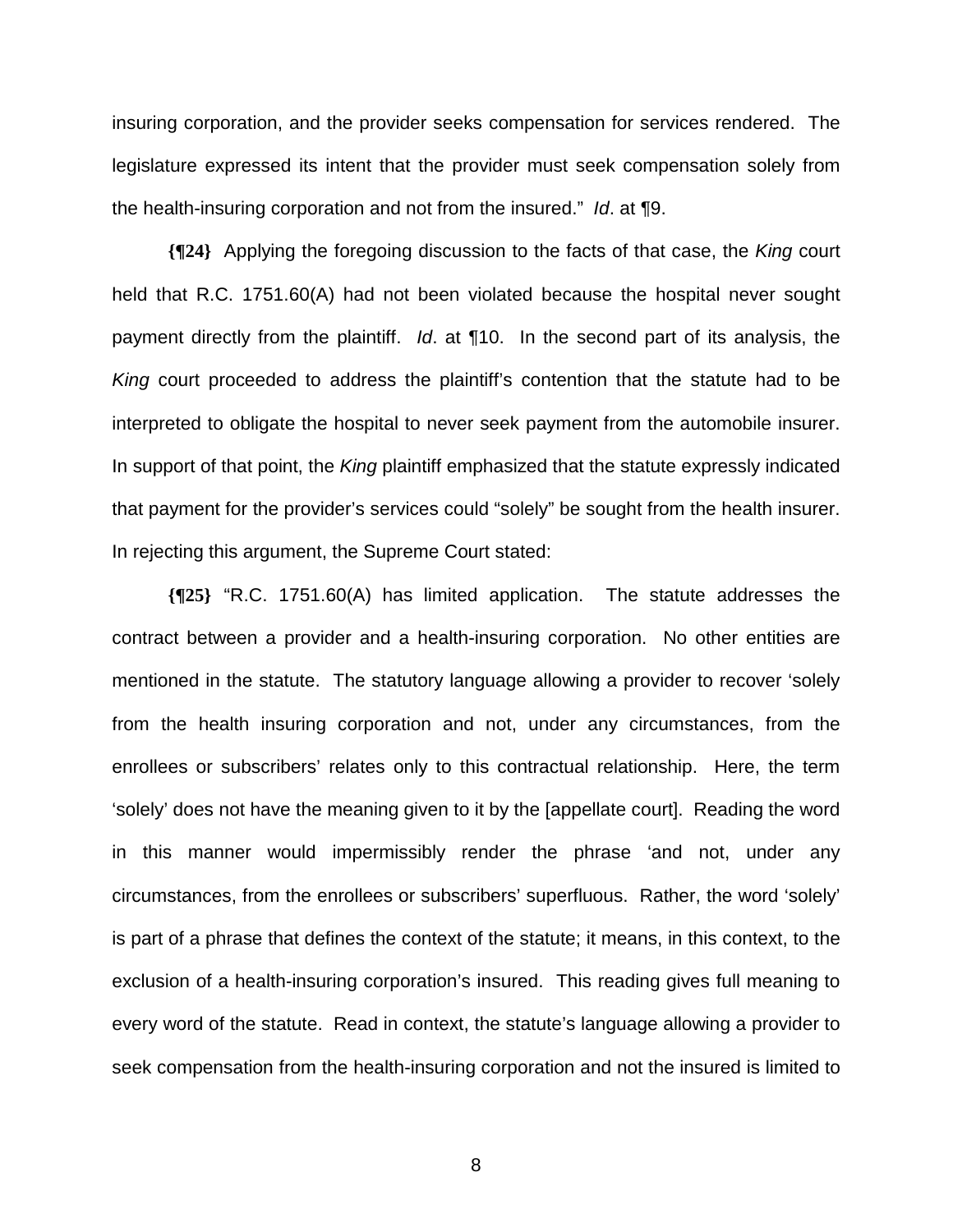the situation in which a health-care services contract is in place between a provider and a health-insuring corporation. Therefore, we hold that R.C. 1751.60(A) applies only when a provider seeks payment from a health-insuring corporation's insured with which the provider has entered into a contract." *Id*. at ¶12.

**{¶26}** In attempting to distinguish the *King* decision from our holding in her first appeal, appellant submits that *King* only stands for the proposition that R.C. 1751.60(A) does not forbid a health-care provider from seeking payment for medical services from an insurer other than the health insurer. Appellant further submits that the *King* opinion never addressed the issue of whether that statute places a limit upon the amount that a health-care provider can obtain from an automobile insurer. According to appellant, our first opinion in this matter concluded that R.C. 1751.60(A) mandates that the amount the hospital can collect from the automobile insurer is limited to the sum which the health insurer would be required to pay under its separate contract with the hospital.

**{¶27}** Even if it is assumed that appellant has properly construed the holding in our original opinion, her attempt to distinguish the *King* holding is unpersuasive. As to this point, the *King* court emphasized that R.C. 1751.60(A) only refers to health-care providers and health insurers; the statute does not contain any reference to automobile insurers or other types of insurers. As a result, the provision has no application to an automobile insurer *in any respect*. In other words, R.C. 1751.60(A) is not controlling as to the amount which a hospital can seek to recovery from an insurer other than the health insurer.

**{¶28}** Appellant also attempts to distinguish our first opinion on the grounds that, unlike the *King* plaintiff, she was essentially required to pay compensation to appellee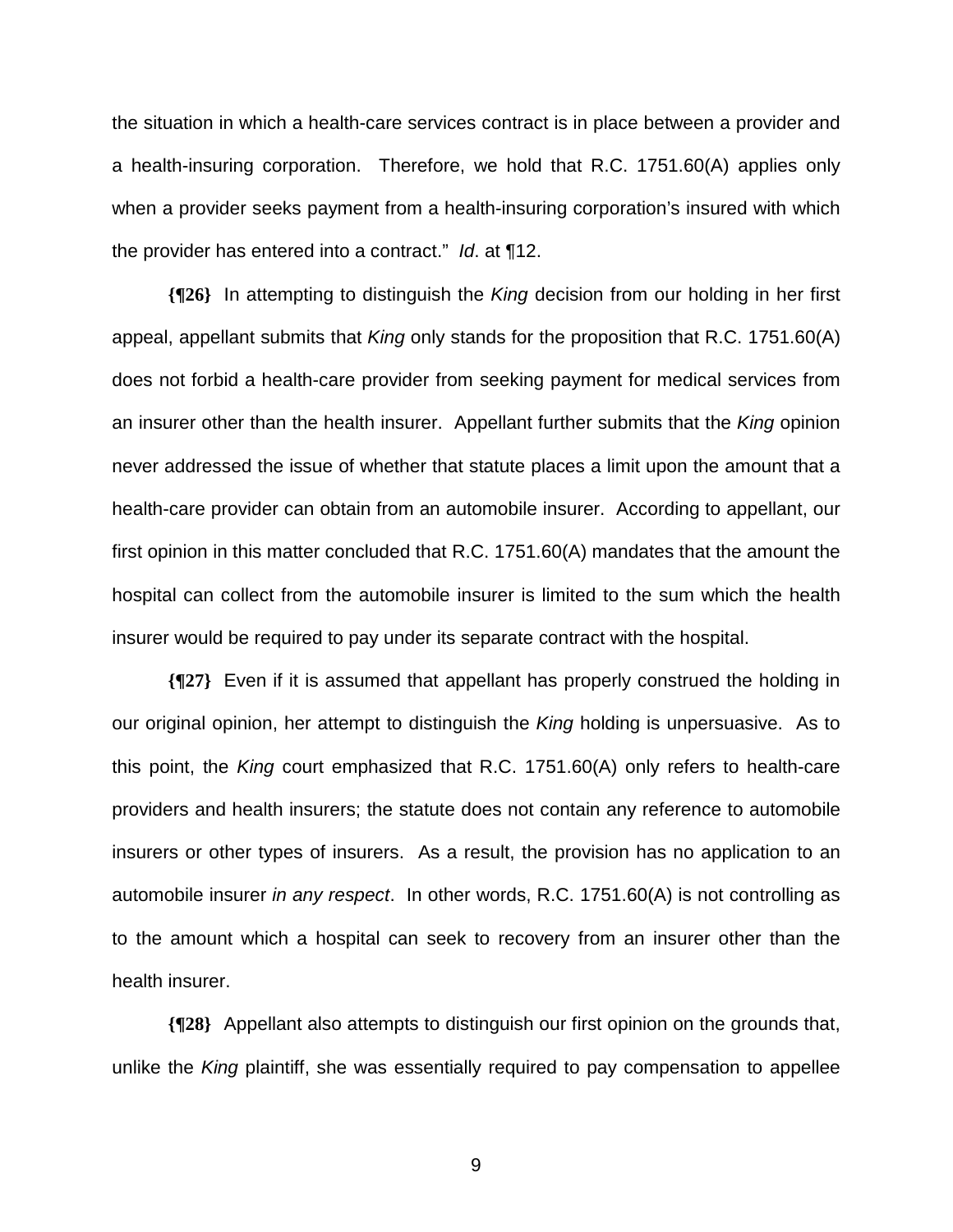hospital. Again, she indicates that, since her husband's automobile carrier was billed an extra \$2,566.06, she was deprived of that sum in her final settlement. However, this point is irrelevant under the *King* analysis. According to the Supreme Court, R.C. 1751.60(A) only applies when there is a contractual relationship between the hospital and the insurer. Under the undisputed facts of this case, the only contractual relationship was between appellee and the GM plan. Since no contract existed between appellee and Nationwide, the statute is simply inapplicable to appellee's separate request for payment from Nationwide.

**{¶29}** To the extent that the *King* opinion held that R.C.1751.60(A) has no effect upon a health-care provider's ability to obtain compensation for medical charges from an automobile insurer, it directly conflicted with our holding in appellant's original direct appeal. Thus, the question becomes whether the trial court was still obligated to follow our precedent in ruling upon appellee's second motion for summary judgment.

**{¶30}** Under the law-of-the-case doctrine, a prior decision of a reviewing court is to remain binding upon both the trial and appellate court in all ensuing proceedings in the case. *Weller v. Weller*, 11th Dist. No. 2004-G-2599, 2005-Ohio-6892, ¶15, quoting *Nolan v. Nolan*, 11 Ohio St.3d 1, 3-4 (1984). Generally, the doctrine does not allow the trial court to alter the appellate mandate in any respect. *Id*. However, an exception to the application of the doctrine exists. A trial court is not required to follow the prior appellate holding when there has been an intervening decision from the Supreme Court of Ohio. *See Hopkins v. Dyer*, 104 Ohio St.3d 461, 2004-Ohio-6769.

**{¶31}** As to our case, the Supreme Court's *King* opinion is an intervening decision rejecting our prior holding in this case as to the proper application of R.C.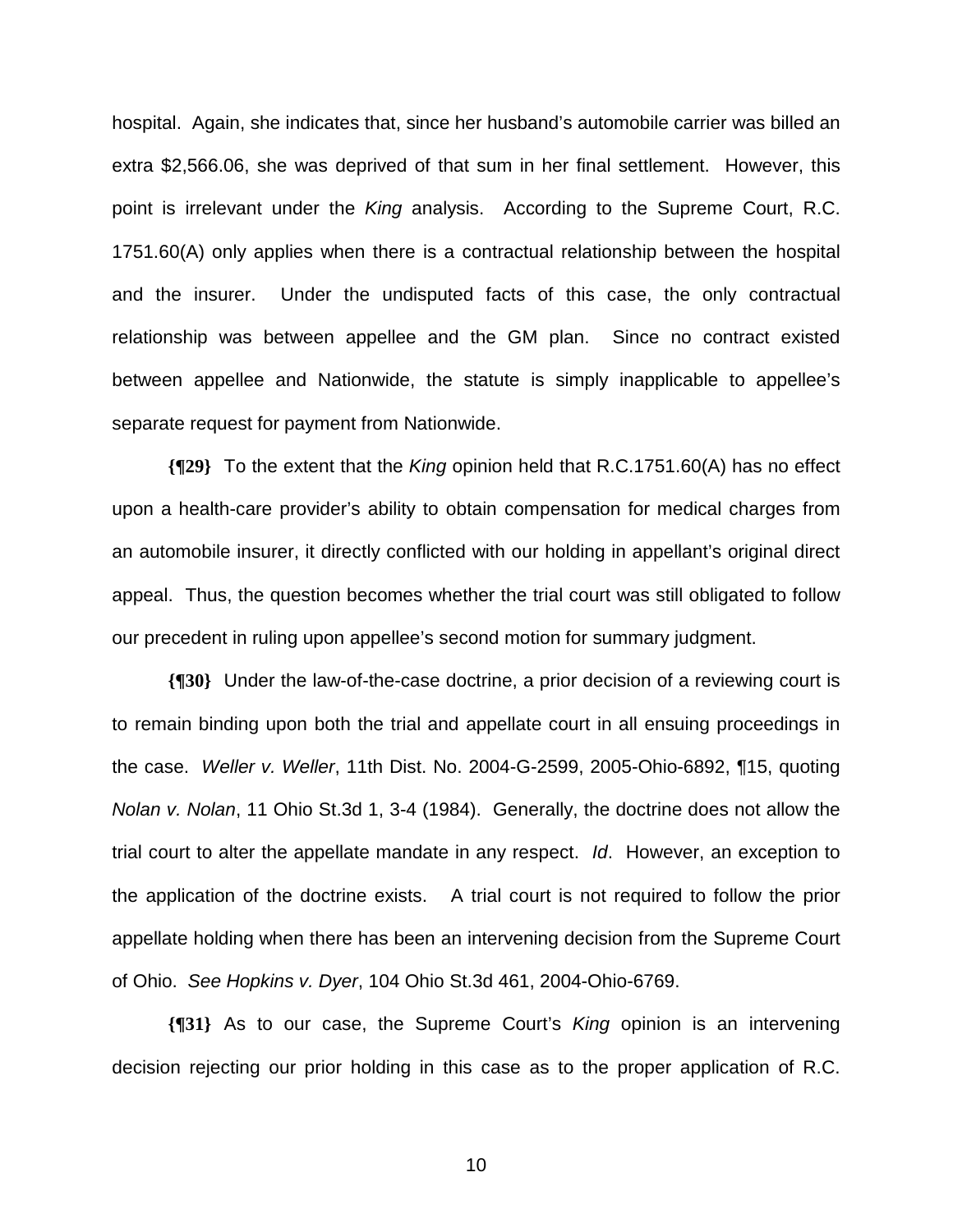1751.60(A). Therefore, the trial court was no longer bound by our prior ruling, and was required to apply *King.* Pursuant to *King*, appellee is entitled to summary judgment on appellant's declaratory judgment claim and her claim under R.C. 1751.60(A).

**{¶32}** Regarding appellant's remaining four claims, the trial court concluded that summary judgment was likewise appropriate because each of those claims were based upon the underlying assertion that R.C. 1751.60(A) was violated. As to this aspect of the trial court's decision, in setting forth her factual allegations for her four remaining claims in her amended complaint, appellant did not make any references to the statute. Nevertheless, upon reviewing the assertions upon which the claims were based, we hold that appellee was entitled to prevail on the four claims.

**{¶33}** Before both the trial court and this court, appellant asserts that when appellee billed her husband's automobile insurer for the medical services, it could not seek payment for more than what it was entitled to receive pursuant to its contract with the health insurer, the GM plan. In other words, it is appellant's position that, even when appellee was dealing with the automobile insurer, it was still bound to only recover the amount which was allowed under the contract between her healthcare provider and appellee.

**{¶34}** By predicating her four remaining claims solely upon the existence of the contract between appellee and the GM plan, it is evident that appellant assumed that she is a proper party to enforce the contract for her benefit. However, appellant was not a party to the appellee/the GM plan contract. Accordingly, appellant can enforce appellee's contract with the GM plan only if she is an intended third-party beneficiary of that contract. *See Huntington National Bank v. Val Homes, Inc.*, 11th Dist. No. 2011-G-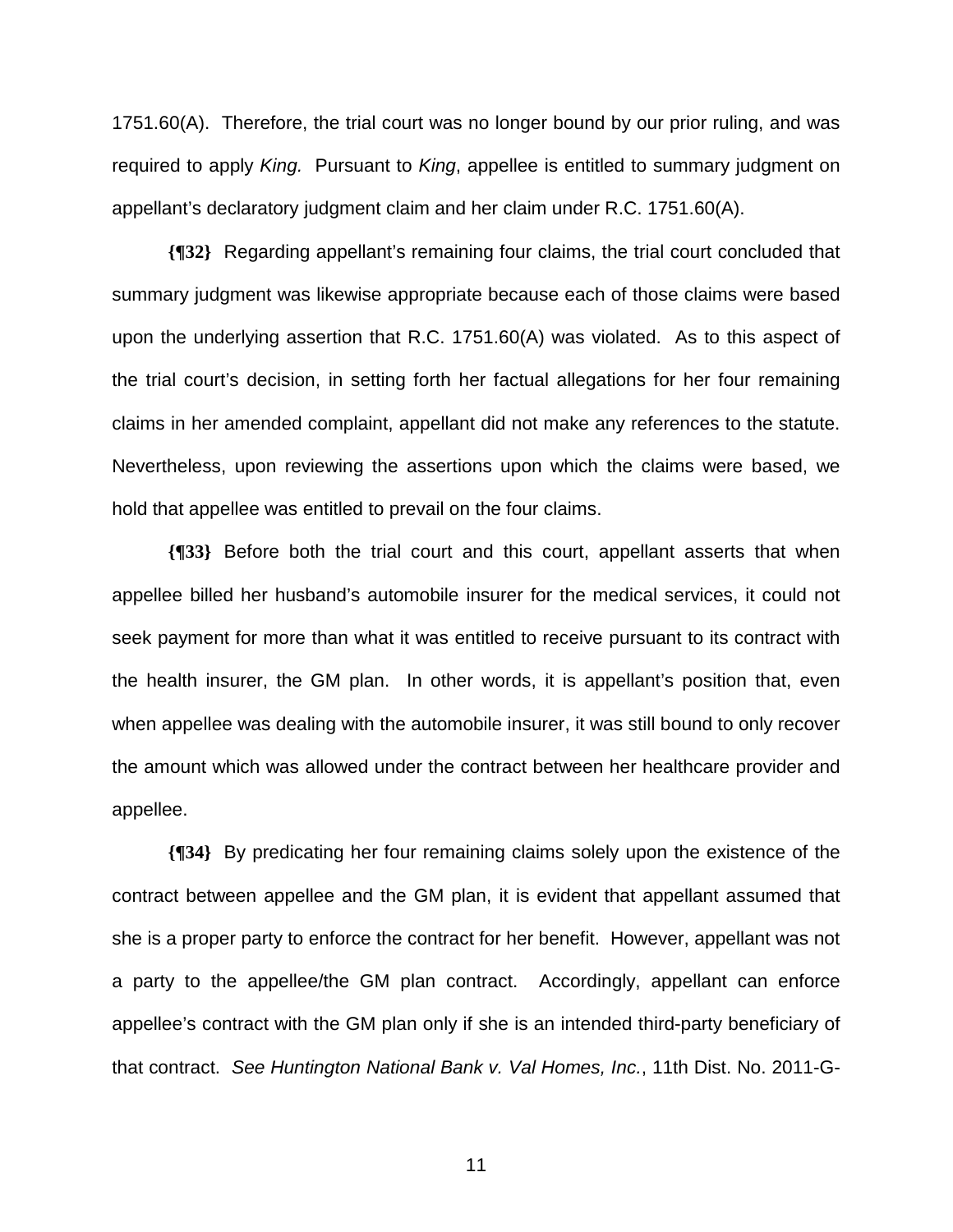3021, 2012-Ohio-526, ¶37.

**{¶35}** "'(1) Unless otherwise agreed between promisor and promisee, a beneficiary of a promise is an intended beneficiary if recognition of a right to performance in the beneficiary is appropriate to effectuate the intention of the parties and either.

**{¶36}** "'(a) the performance of the promise will satisfy an obligation of the promisee to pay money to the beneficiary; or

**{¶37}** "'(b) the circumstances indicate that the promisee intends to give the beneficiary the benefit of the promised performance.

**{¶38}** "'(2) An incidental beneficiary is a beneficiary who is not an intended beneficiary.'" *Hill v. Sonitrol of Southwestern Ohio, Inc.,* 36 Ohio St.3d 36, 40 (1988), quoting Restatement of the Law 2d, Contracts (1981), Section 302, 439-440.

**{¶39}** In the present case, appellant failed to submit any evidentiary materials showing that, in executing the underlying contract, appellee and the GM plan specifically agreed that appellant would be a third-party beneficiary. Furthermore, Anthem's payment of a discounted amount for services rendered by the hospital does not directly satisfy any separate obligation the GM plan owes to appellant; i.e., Anthem's only duty to her is to pay a sum to appellee. Additionally, the circumstances surrounding the execution of the contract does not indicate that the GM plan intended for appellant to receive any benefit from the reduced payment provision.

**{¶40}** Because appellant is an incidental beneficiary, she did not have enforceable rights from the contract between appellee and the GM plan, and appellee was not required to bill the automobile insurer the same amount as it would Anthem.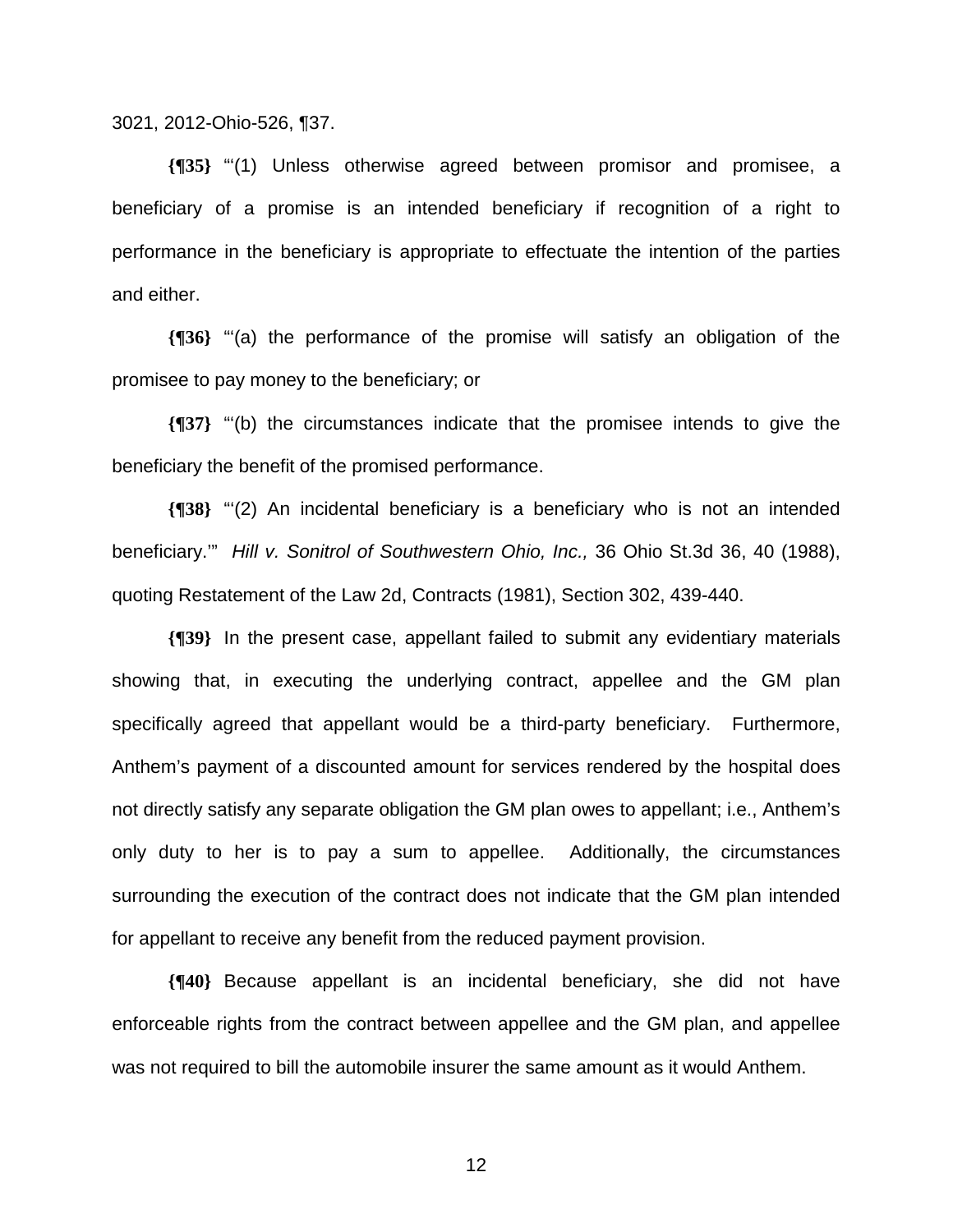**{¶41}** Given that appellant did not have any enforceable contractual rights as to appellee, appellee did not breach the contract between the GM plan and appellee when it billed the automobile insurer, Nationwide, for the entire sum owed for its services. Moreover, appellee did not deprive appellant of any funds belonging to her, and its subsequent receipt of the additional \$2,566.06 was not unjust or the result of fraudulent behavior. Thus, appellant cannot satisfy the elements of breach of contract, conversion, unjust enrichment, or fraud.

**{¶42}** As part of our disposition of the first appeal for this case, the lead opinion had a separate analysis as to the merits of the fraud, conversion, and unjust enrichment claims. Furthermore, this separate analysis was not overturned by the Supreme Court's holding in *King*. Nevertheless, that analysis was not embraced by the other judges. Hence, the lead opinion's prior analysis was not binding on the trial court or this court.

**{¶43}** Pursuant to the foregoing, this court concludes that there are no genuine disputes regarding any of the material facts of this case, and that appellee is entitled to judgment as a matter of law on all six claims in appellant's amended complaint. Appellant's first assignment is without merit.

**{¶44}** Under her second assignment, appellant challenges the trial court's denial of her two requests to compel appellee to provide information concerning other hospital patients who may have been subject to the same billing practices that formed the basis of her six claims. Appellant asserts that the trial court erred in holding that the patient information she sought was privileged.

**{¶45}** The information sought regarding other hospital patients would have only been relevant to the decision of whether the case should be certified as a class action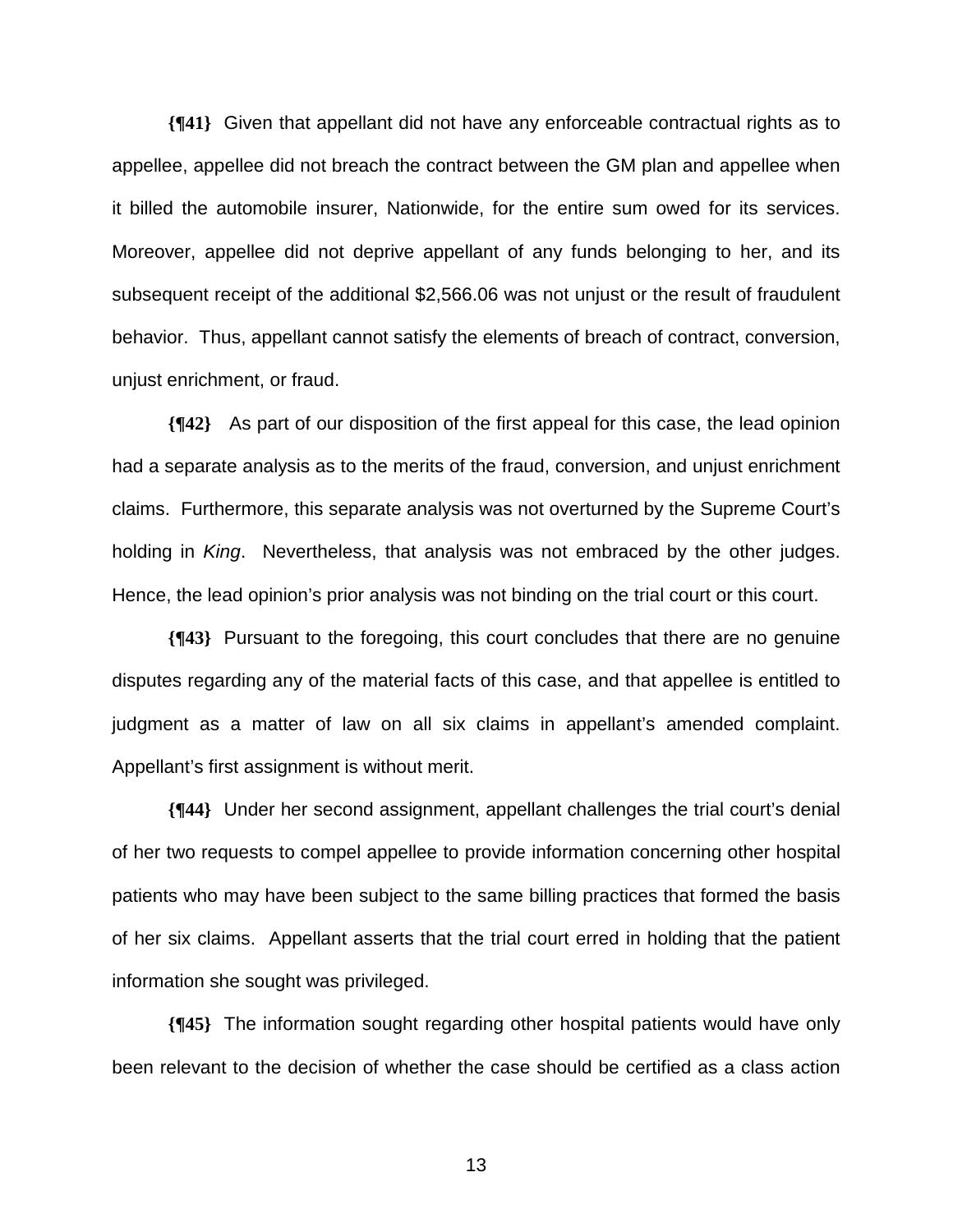under Civ.R. 23. Given our holding under the first assignment, even if appellant had found that other patients had been treated in the same manner as her, none of the other patients would have been able to state viable claims due to R.C. 1751.60(A) and *King*. Thus, even if it is assumed that the requested information is not privileged, any error would be harmless. Accordingly, her second assignment of error is likewise without merit.

**{¶46}** Pursuant to the foregoing, neither assignment has merit. Thus, it is the order of this court that the judgment of the Portage County Court of Common Pleas is affirmed.

\_\_\_\_\_\_\_\_\_\_\_\_\_\_\_\_\_\_\_\_

DIANE V. GRENDELL, J., concurs in judgment only, with a Concurring Opinion. TIMOTHY P. CANNON, P.J., dissents with a Dissenting Opinion.

DIANE V. GRENDELL, J., concurs in judgment only, with a Concurring Opinion.

**{¶47}** I concur in the judgment and analysis of this court, finding *King v. Promedica Health Sys., Inc.*, 129 Ohio St.3d 596, 2011-Ohio-4200, to be applicable and holding that summary judgment was appropriate as to appellant, Annette Hayberg's, claim for a violation of R.C. 1751.60. While I also concur that the trial court's grant of summary judgment should be affirmed, as to the remaining counts, my analysis as to these issues differs.

**{¶48}** In *Hayberg v. Physicians Emergency Servs., Inc.*, 11th Dist. No. 2008-P-0010, 2008-Ohio-6180, a prior appeal in this same matter, in my dissenting opinion, I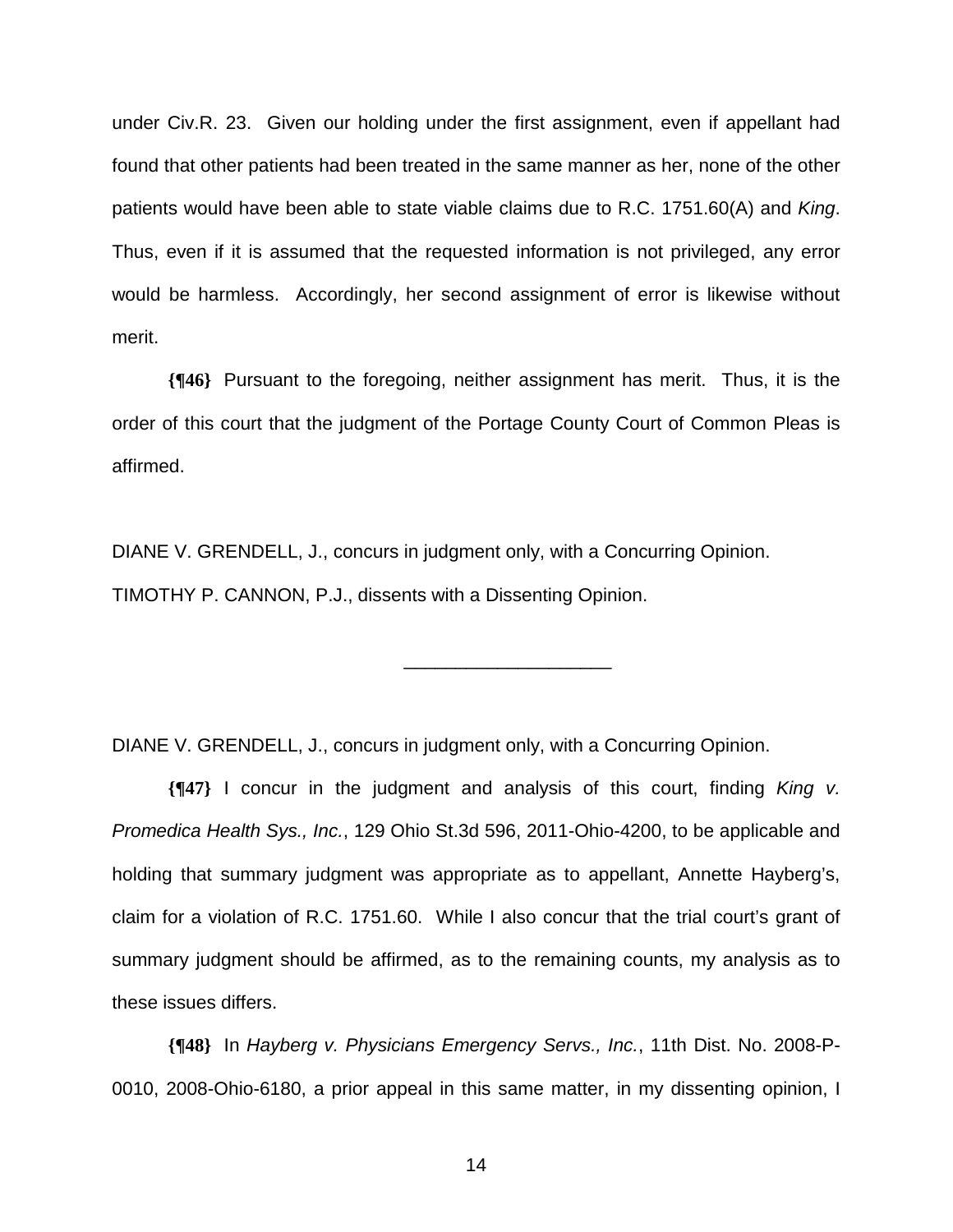found that R.C. 1751.60 did not prevent the hospital from receiving payment from the automobile insurer, since it did not stand in the shoes of the insured, Hayberg. Similar analysis was employed by the Ohio Supreme Court in its subsequent holding in *King*. The Supreme Court held that a hospital did not violate R.C. 1751.60 by seeking payment for medical services from the insured's automobile insurance provider, due to the fact that the statute applies only to health-care insurance providers and subscribers. Since the insured herself was not billed by the hospital, no violation of R.C. 1751.60 occurred. *King* at ¶ 14. This is the analysis applied by the majority in the present case. Given my prior position and the Supreme Court's holding, I believe the majority's decision is proper as to the statutory violation claim.

**{¶49}** On this point, the dissenting judge's main contention in this case is that Nationwide's payment to Robinson Memorial essentially forced Hayberg to pay the amount billed to Nationwide, since this money was subtracted from her settlement proceeds. While this may be the effect of the holding in this case, it cannot change the conclusion that R.C. 1751.60 applies only when billing a health-care insurance provider or subscriber. Hayberg was not billed in this matter. Nationwide represents a third party's interests in these proceedings and does not stand in the shoes of Hayberg.

**{¶50}** Properly construed, R.C. 1751.60 prohibits Robinson Memorial from seeking compensation from Hayberg. It does not prevent the hospital from receiving payment from a third party willing to assume liability for the debt. Assuming, arguendo, that Robinson Memorial was limited to only receiving payment from Anthem, then Nationwide, not Hayberg, would have a potential claim under statute.

**{¶51}** While the dissenting judge also argues that *King* is distinguishable, the

<u>15 and 2011 and 2012 and 2013 and 2014 and 2014 and 2014 and 2014 and 2014 and 2014 and 2014 and 2014 and 201</u>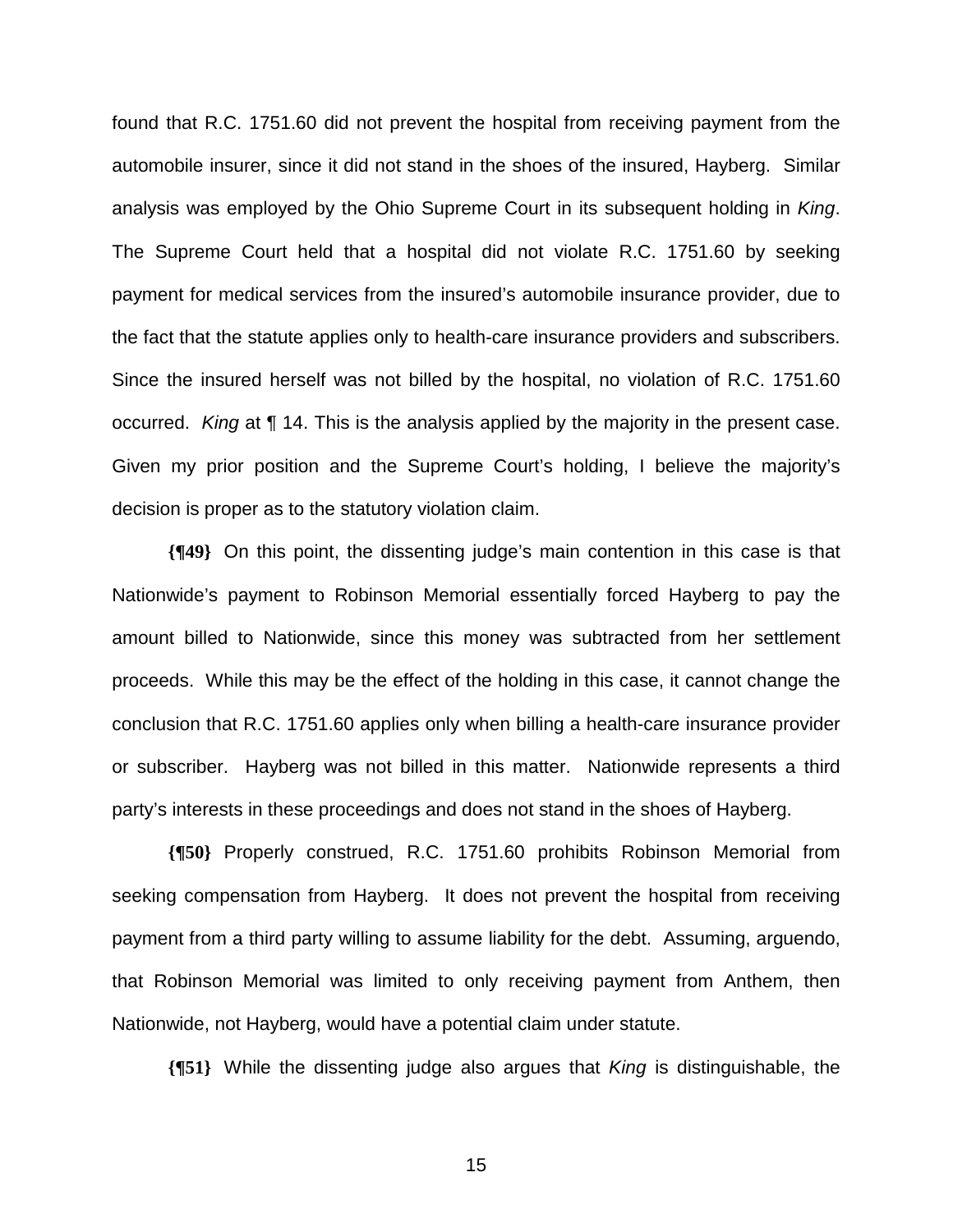*King* court rejected the same argument that is raised by Hayberg: since the health insurance benefits provided by the automobile insurer were an asset to her, she was essentially billed when Nationwide paid Robinson Memorial. *King*, 129 Ohio St.3d 596, 2011-Ohio-4200, at ¶ 10. As was held in *King*, the fact that the benefits were an asset to Hayberg does not mean that the request for payment from those assets from Nationwide qualified as a request for compensation from the insured as prohibited by R.C. 1751.60.

**{¶52}** As to the remaining claims, the writing judge holds that they should be dismissed due to the fact that Hayberg was not an intended beneficiary of the contract between the hospital, Robinson Memorial, and the medical insurer, the General Motors Plan, which was administrated by Anthem. This is where our analysis differs. Since these claims appear to be related to the statutory violation claim, they should be further evaluated to determine if Hayberg has any valid claims outside of the existence of the contract. Based on this, I see no reason to depart from my analysis as to these issues in my dissent in the prior appeal, which finds that summary judgment is proper on other grounds and that the underlying factual premise of this case does not support any of the remaining claims.

**{¶53}** As to the Fraud claim, the elements include, in part, "a representation or, where there is a duty to disclose, concealment of a fact, \* \* \* made falsely \* \* \* with the intent of misleading another into relying upon it." (Citation omitted.) *Cohen v. Lamko, Inc.*, 10 Ohio St.3d 167, 169, 462 N.E.2d 407 (1984). Hayberg claimed that Robinson Memorial had a duty to disclose certain facts to Nationwide in processing the claims for Hayberg's medical expenses, such as the facts that neither Hayberg nor Robinson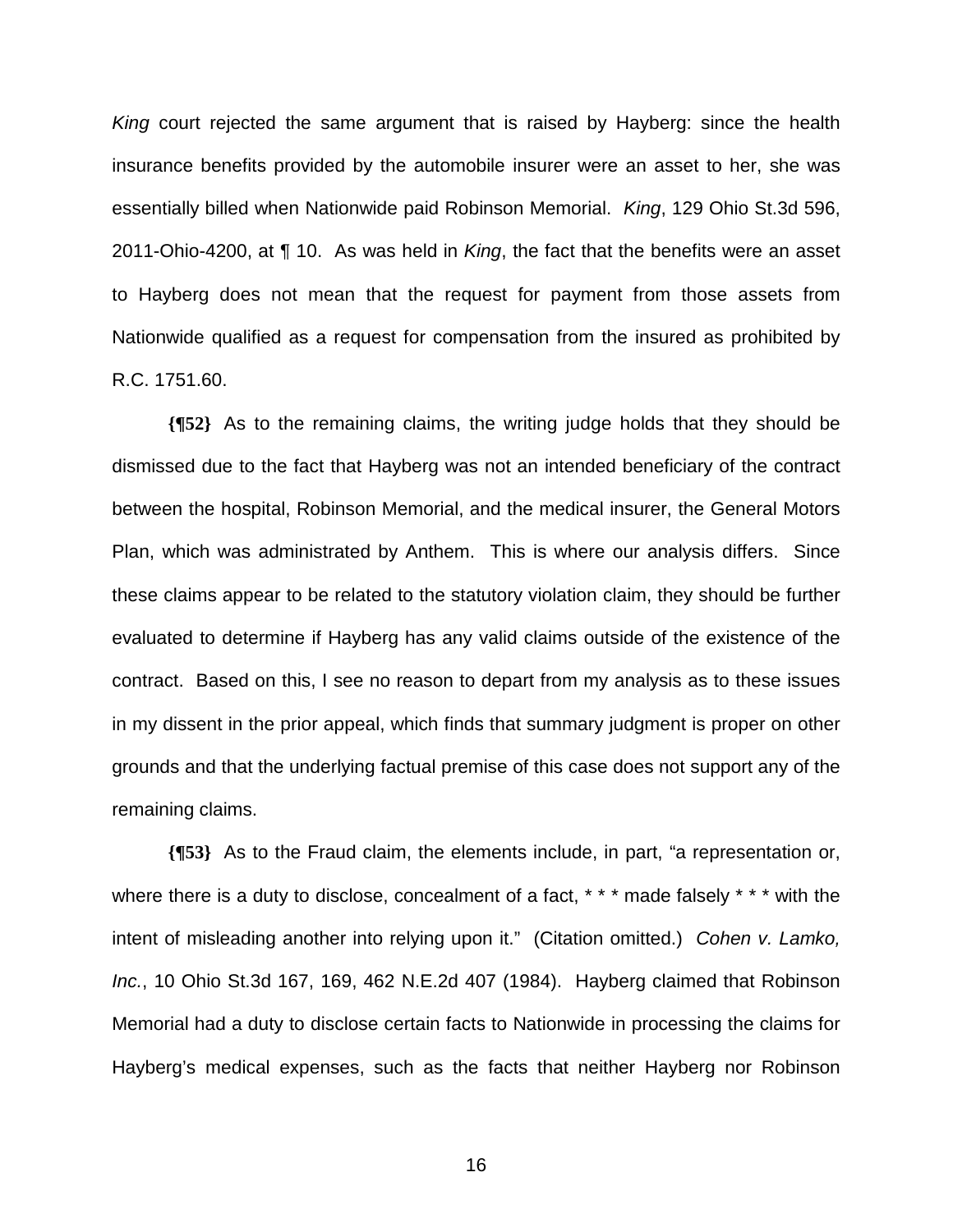Memorial had a contractual right to payment under the Nationwide liability policy and that Anthem had paid those expenses at a discounted rate.

**{¶54}** Accepting these allegations as true, Hayberg has failed to make any argument that Robinson Memorial made false statements to her or concealed information from her that it was under a duty to disclose. Hayberg cannot raise a claim of Fraud based on what Robinson Memorial failed to disclose to Nationwide or Anthem. There is simply no evidence that Fraud was committed against Hayberg.

**{¶55}** Hayberg's Conversion and Unjust Enrichment claims are premised on Robinson Memorial reducing the amount of money directly available to her under the Nationwide policy by accepting Nationwide's payment of \$13,861.45 for her medical expenses after those expenses had been paid by Anthem at the discounted rate of \$11,295.39, which allowed Robinson to retain payment in excess of what it was owed.

**{¶56}** "[C]onversion is the wrongful exercise of dominion over property to the exclusion of the rights of the owner, or withholding it from his possession under a claim inconsistent with his rights." (Citation omitted). *Joyce v. Gen. Motors Corp.*, 49 Ohio St.3d 93, 96, 551 N.E.2d 172 (1990). Unjust Enrichment entails the "retention of [a] benefit by the defendant under circumstances where it would be unjust to do so without payment." (Citation omitted.) *Hambleton v. R.G. Barry Corp.*, 12 Ohio St.3d 179, 183, 465 N.E.2d 1298 (1984).

**{¶57}** These claims must fail because Robinson Memorial did nothing wrongful by accepting payment from Nationwide and reimbursing Anthem the money it had previously paid, as has been discussed above and by the majority. The actual cost of Hayberg's medical expenses was \$13,861.45. This is the amount paid by Nationwide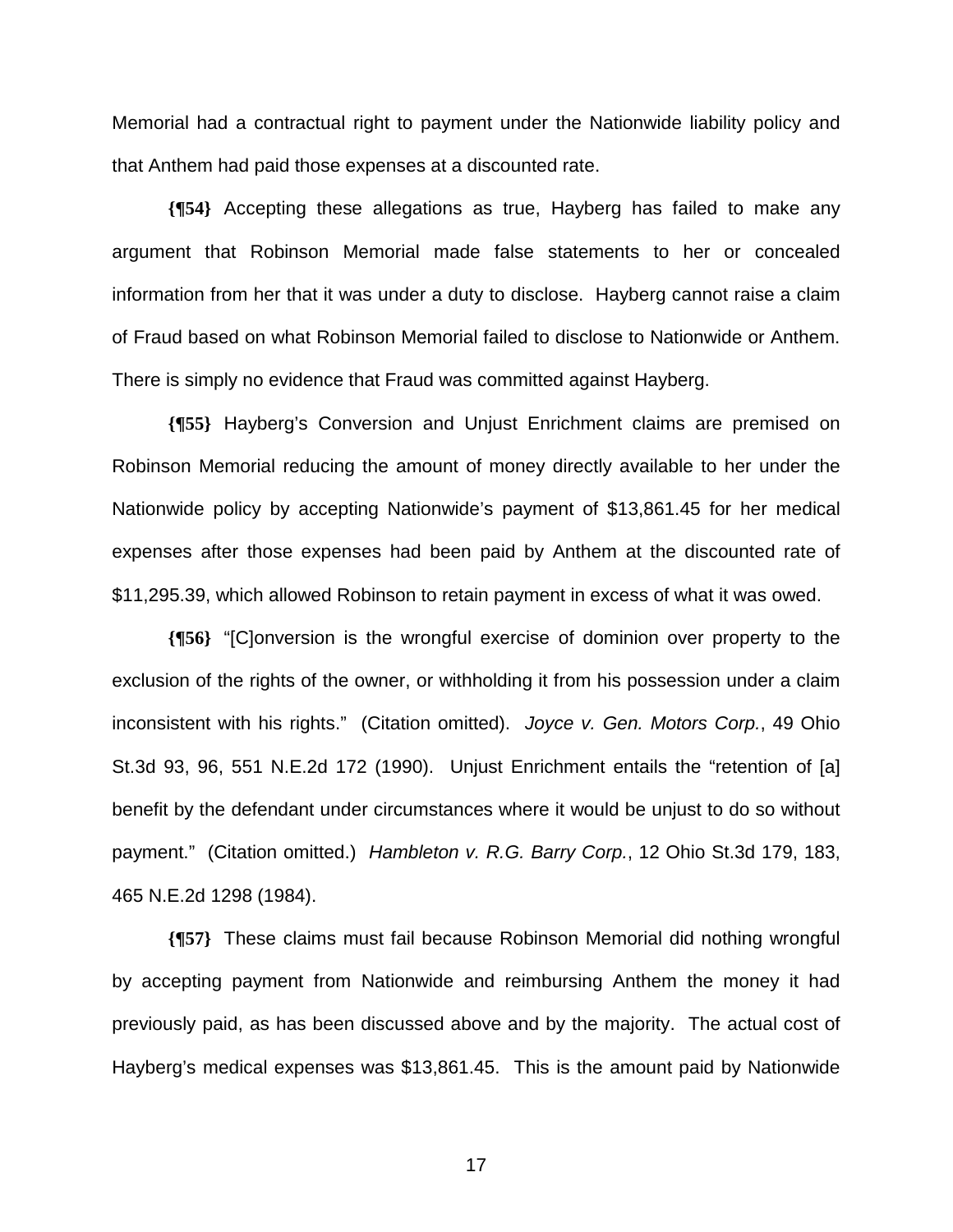on her behalf and with her acquiescence. While it might be financially advantageous for Hayberg to have Anthem be responsible for paying her medical expenses, financial advantage is not sufficient to constitute a violation of R.C. 1751.60 or the common law claims raised in the present case.

**{¶58}** I concur in the writing judge's analysis and reasoning for affirming summary judgment as to the claim related to the alleged violation of R.C. 1751.60, but concur in judgment only as to the remaining claims for the foregoing reasons.

\_\_\_\_\_\_\_\_\_\_\_\_\_\_\_\_\_\_\_\_

TIMOTHY P. CANNON, P.J., dissenting.

**{¶59}** I respectfully dissent from the opinion of the majority. I agree that, to the extent it may apply, we are governed by the direction of the Ohio Supreme Court in *King v. ProMedica Health Systems, Inc.*, 129 Ohio St.3d 596, 2011-Ohio-4200; however, I believe the facts of this case are clearly distinguishable. I cannot imagine the Supreme Court, in deciding *King*, envisioned that any medical provider might do what Robinson Memorial Hospital (the "Hospital") did in this case. Putting a stamp of approval on what the Hospital has done here would be an unjust and unwarranted result.

**{¶60}** Although the facts are simple, the analysis is not. Anita Hayberg was in a serious automobile accident and incurred medical bills, including a bill from the Hospital in the amount of \$13,861.45. She is insured for those expenses through the General Motors Health Plan, which is administered by Anthem. Anthem had a contract with the Hospital, wherein the Hospital essentially agreed to accept 89% of charges billed as payment in full from Anthem patients. In accordance with this provider agreement,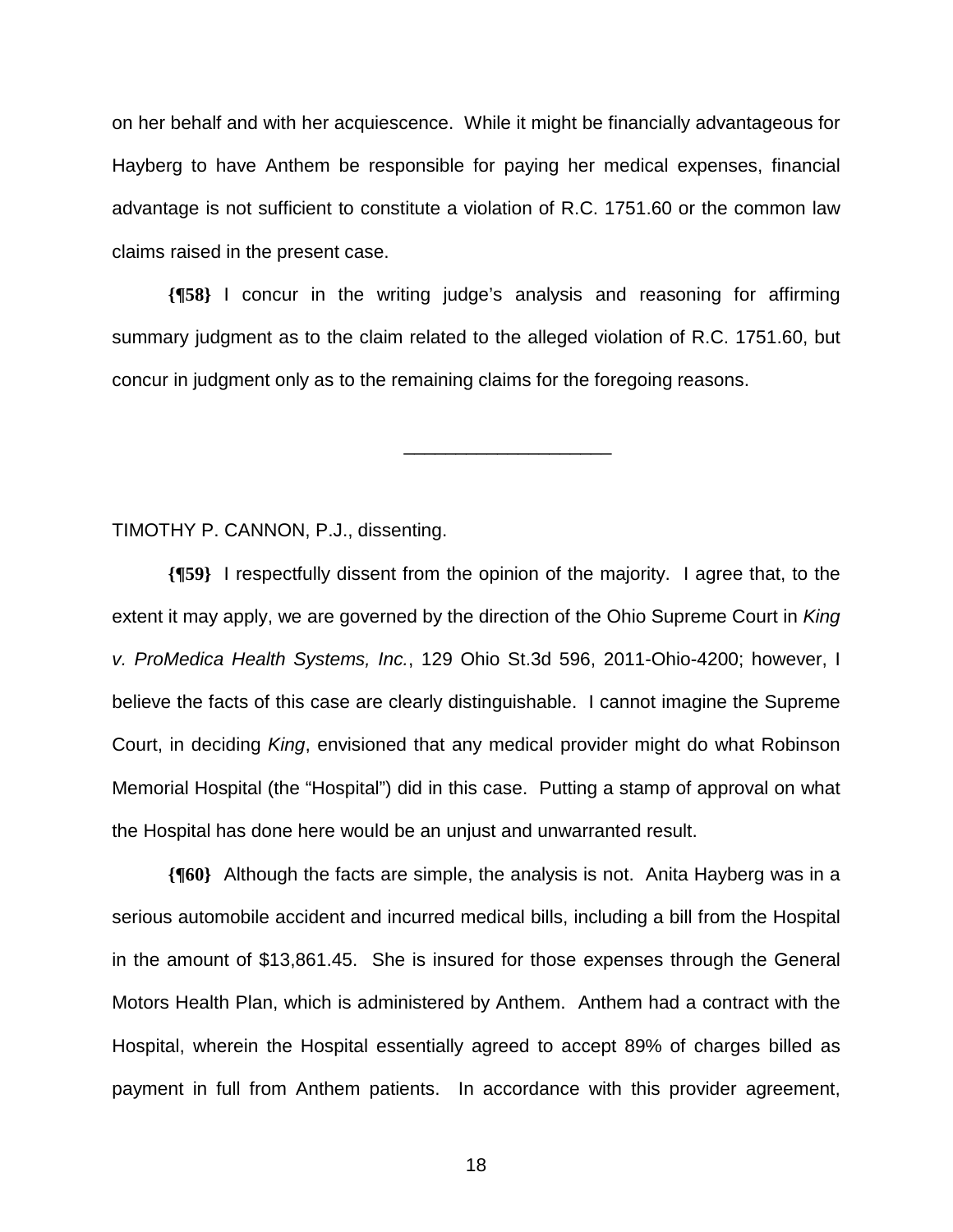Anthem paid \$11,295.39 of Hayberg's bill to the Hospital; the bill was thus considered paid in full, with nothing more due from Hayberg.

**{¶61}** As a result of the accident, there was also a Nationwide Insurance liability policy available to Hayberg, through the negligent insured, with limits of up to \$100,000. This entire limit was available to *Hayberg* in the event the value of her claim equaled or exceeded \$100,000. Hayberg's health insurance contract with Anthem contained a typical subrogation provision: she was required to reimburse Anthem from the proceeds of the Nationwide coverage for any amount Anthem paid out for Hayberg's medical expenses that resulted from the negligence of Nationwide's insured.

**{¶62}** However, it is clear and admitted that Nationwide owed nothing to the Hospital. Further, it is clear that Hayberg owed nothing to the Hospital. There is no subrogation agreement between Hayberg and the Hospital; her liability to the Hospital is dictated only by the terms of her Anthem health coverage and by the provider agreement between Anthem and the Hospital. Anthem paid the bill, and the Hospital agreed to accept this as payment in full from Hayberg.

**{¶63}** After the Hospital found out there was potential liability coverage available to Hayberg through Nationwide's insured, the Hospital sent a bill to Nationwide *for the full amount* of Hayberg's bill—in spite of the fact that her bill had already been paid in full*.* 

**{¶64}** At oral argument, counsel for the Hospital acknowledged that Nationwide did not owe the Hospital *anything*. However, counsel attempted to justify the Hospital sending the bill to Nationwide by stating Hayberg was required to pay back Anthem for the amount it advanced to the Hospital. This is a nonsensical and completely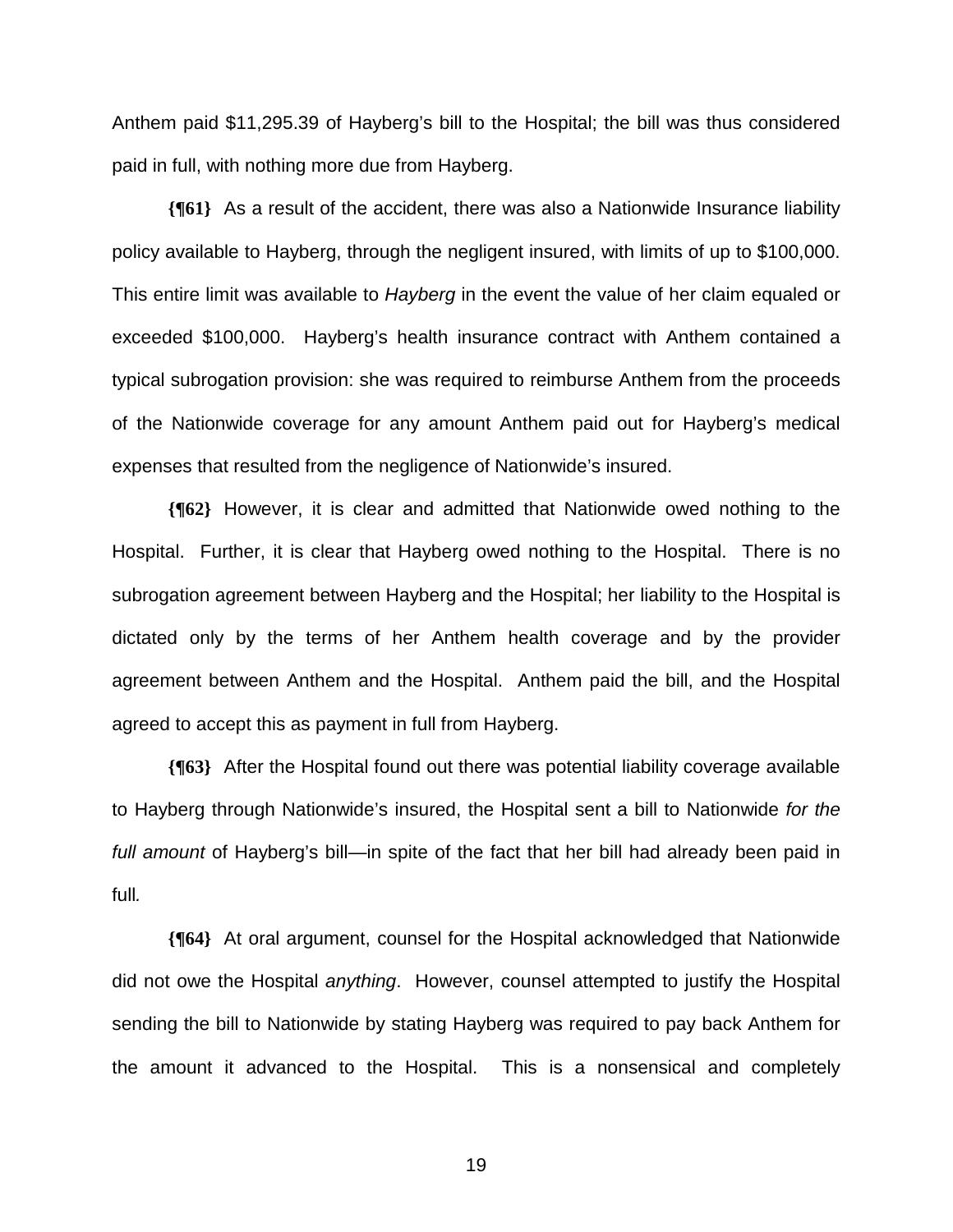disingenuous argument. First, the Hospital is not a party to the subrogation provision between Anthem and Hayberg. Second, the bill sent by the Hospital to Nationwide (\$13,861.45) exceeded the amount of Hayberg's obligation to Anthem (\$11,295.39).

**{¶65}** The flaw in the Hospital's entire approach to this situation is seen most clearly in the Hospital memorandum dated November 1, 2002, attached to Hayberg's opposition to the Hospital's motion for summary judgment. In this memorandum, the Hospital sets forth its policy with regard to patients who have been injured in an accident. It directs the Hospital administration to submit a bill to any Med Pay insurance of the patient and/or the insurance company for the other party who may have been at fault. It further states that when "both Medical Insurance and Auto Insurance are given, input the Auto as primary and the Medical as secondary." The Hospital has no authority to do this.

**{¶66}** The liability insurance company is not liable to the Hospital for anything; those funds are owed to the injured party. If the liability coverage is reduced, it has the *potential* of directly reducing the amount due to the injured party. In fairness, it has the *potential* of costing the injured party only in those cases where the value of the claim exceeds the liability coverage limits. Nevertheless, it was alleged *and proven* that, as a result of the Hospital billing Nationwide, there was a *direct cost* to Hayberg— Nationwide's payment to the Hospital directly reduced the amount that Hayberg was entitled to and would have otherwise received. It is this result that distinguishes these facts from those in *King*.

**{¶67}** Perhaps the most disturbing aspect of the Hospital's policy is found in paragraph 8 of the above-referenced memorandum, which states: "If the patient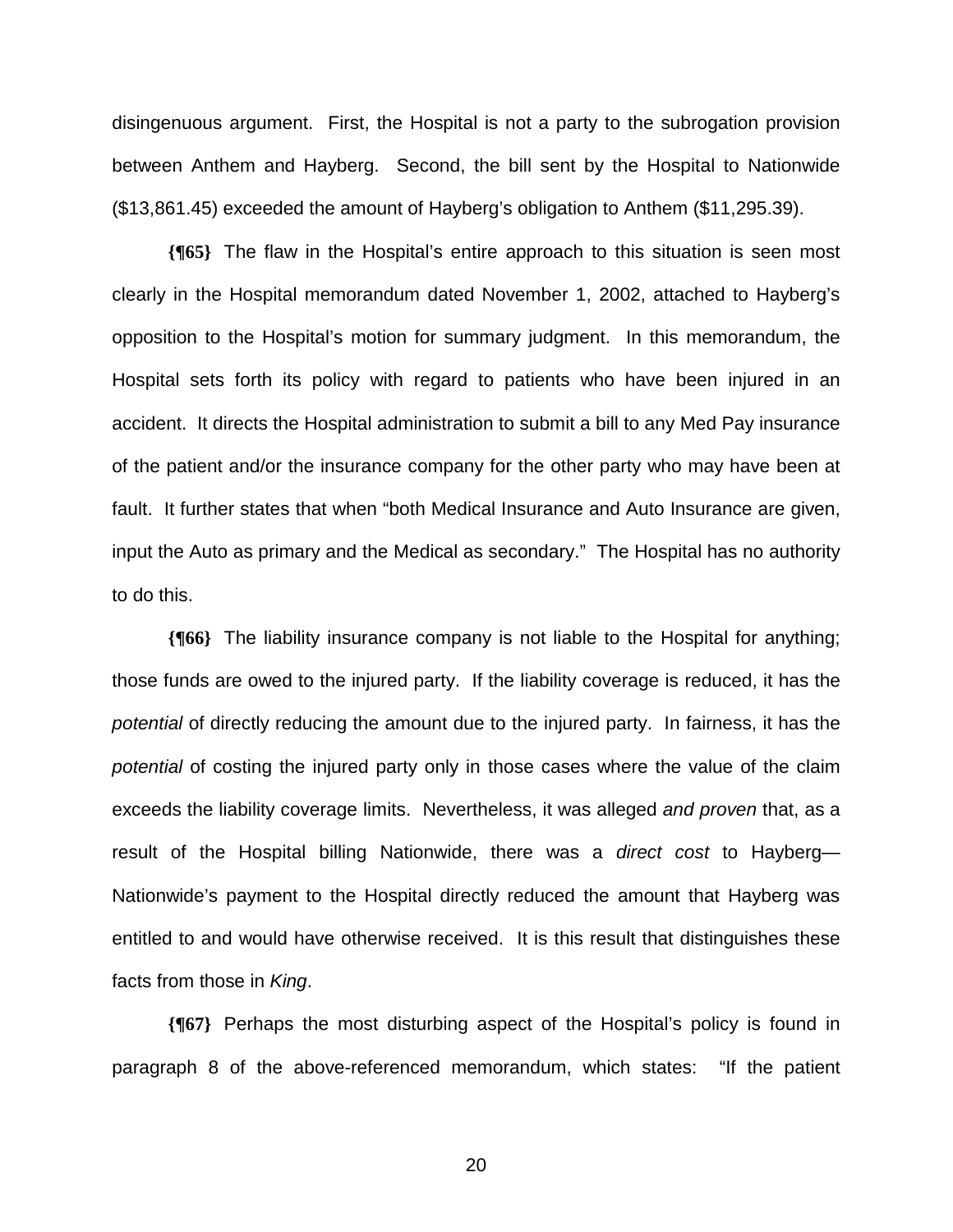refuses to cooperate, *make the account Self-Pay*, 998-03, and input 'Auto Accident' in the group field.Leave any medical insurance from a prior visit in the system as secondary." (Emphasis added.) The Hospital wants information from the tortfeasor's liability insurance carrier in order to bill it for the full amount of the injured party's bill, even if the patient has health insurance to cover her entire bill in full. The Hospital has set up a system that punishes the patient for refusing to provide this information (i.e., refusing "to cooperate"). The Hospital has no authority to do this, and the patient is under no obligation to provide this information. By refusing to bill the insured patient's health insurance carrier and, instead, billing the patient directly as "Self-Pay," the Hospital is essentially bludgeoning the patient into submission. There can be no more glaring example of a violation of R.C. 1751.60, and no more compelling evidence of the need for the protection the statute provides.

**{¶68}** To summarize, as a result of an automobile accident caused by another party's negligence, we have an injured party, whose car may have been significantly damaged, who has been hospitalized, and who has quite possibly missed work. The injured party—fully insured—now begins to receive hospital bills for the full amount of the hospital stay (or for the difference between the full amount and the amount the tortfeasor's liability coverage has paid), even though the health insurance carrier has paid these same bills, in full. This cannot be what the *King* Court had in mind.

#### *KING* **DISTINGUISHED**

**{¶69}** The Supreme Court in *King*, 2011-Ohio-4200, stated that "R.C. 1751.60(A) applies only when a healthcare provider seeks payment from an insured." *Id*. at *¶*2. The Court noted that King, the insured patient, did not allege the healthcare provider

<u>21 and 21</u>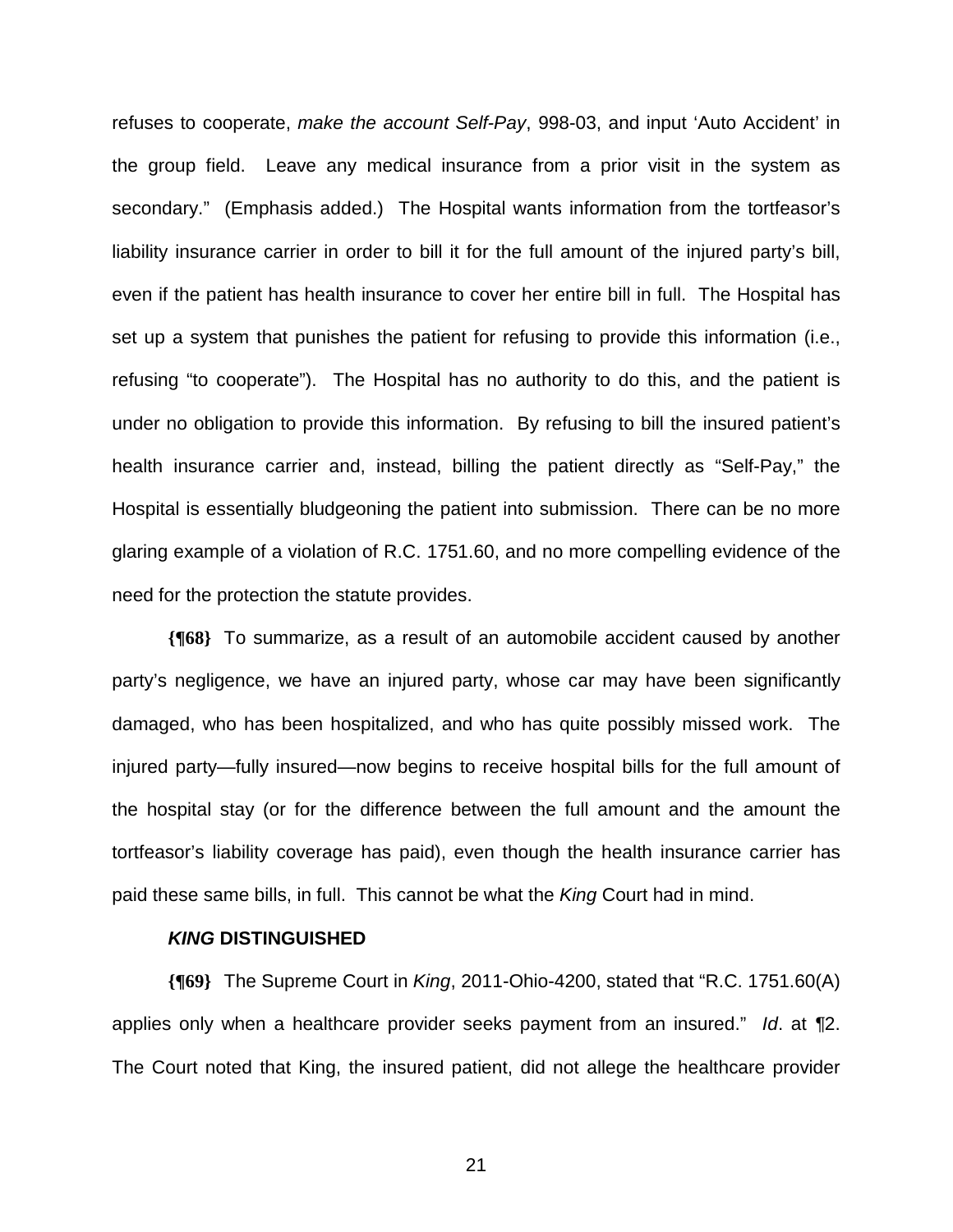sought compensation directly from her. It is unclear from the facts of *King* whether the medical coverage billed to the medical payments provider was a subrogated amount. It is also not clear whether the value of King's medical claim exceeded the available liability coverage. These facts are necessary to determine whether the billing in question violated R.C. 1751.60(A). If the medical coverage was not subrogated, billing the liability insurance company for that amount cost King nothing. Even if the medical coverage *was* subrogated, so long as the value of the claim was within the applicable liability coverage limits, billing the liability provider for the medical coverage would have cost King nothing.

**{¶70}** However, in the case sub judice, it is agreed by all that the value of Hayberg's claim exceeded the \$100,000 limit of liability coverage. No one disputes that, as a result of this billing, the Hospital received \$2,566.06 more than the contract rate it agreed to accept, and Hayberg received \$2,566.06 less than she otherwise would have received. This is *exactly* what R.C. 1751.60(A) is intended to guard against.

**{¶71}** The *King* Court further stated: "Because King was not asked to make any payment for the services she received, appellants did not violate R.C. 1751.60(A)." *Id*. at ¶10. This analysis does not apply in this case. The Hospital sent a bill directly to Nationwide, even though all agree it *did not owe* the Hospital any money. Why Nationwide paid the bill without a release or permission from Hayberg, the only person to whom it was liable, remains one of the great mysteries of this case. However, even assuming the Hospital is tacitly permitted by *King* to send such a bill*,* it is necessary to know whether the value of the liability claim exceeds the limits of coverage in order to determine whether the billing violates R.C. 1751.60(A). In this case, the value of the

<u>22 and 23 and 23 and 23 and 23 and 23 and 23 and 23 and 23 and 23 and 23 and 23 and 23 and 23 and 23 and 23 a</u>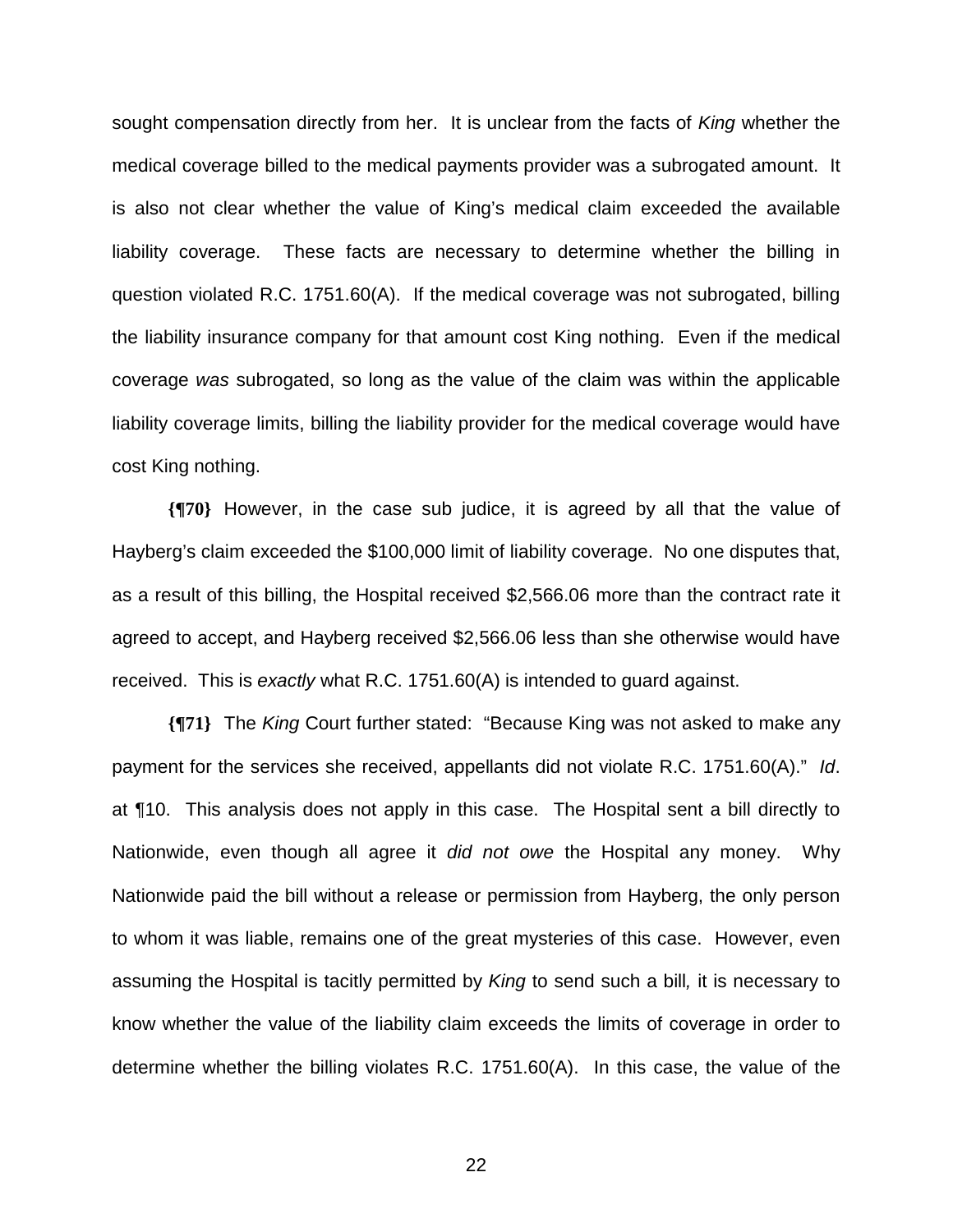claim clearly did. Therefore, even though the bill was not sent to the injured party/patient, payment to the Hospital ca*me directly out of a fund that would otherwise have been paid to Hayberg*.Whether Hayberg is asked to make payment, or Hayberg is billed, or the liability carrier that owes money to Hayberg is billed, is a distinction without a difference. Although Hayberg did not receive a bill for the amount that exceeded her health insurance contract rate, the evidentiary material submitted clearly establishes that *she did pay it*.

**{¶72}** The amount of \$13,861.45 was deducted *directly* from Hayberg's settlement proceeds. Therefore, the Hospital did, in effect, seek payment from Hayberg because she was obligated to reimburse Anthem only \$11,295.39. This is the contract rate the Hospital should have accepted as payment in full, and did receive as payment in full prior to discovering the available liability coverage. Without question, the evidentiary material establishes Hayberg's settlement was \$2,566.06 *less* than she otherwise would have received due to the Hospital billing Nationwide.

**{¶73}** The Hospital argues that the General Motors Health Plan is not a "health insuring corporation" as described in R.C. 1751.60. I do not agree. However, this sheds light on a more important threshold issue that has not been directly addressed in this case. I believe Hayberg should prevail without regard to that statute.

**{¶74}** The Hospital has set forth no theory of liability suggesting Nationwide was in any way liable to the Hospital. At the time the Hospital billed Nationwide, it had already been paid in full by Anthem, thereby discharging Hayberg from any further obligation. If Nationwide had not paid the bill, the Hospital would have no cause of action to collect the money. It could not allege that Hayberg owed the Hospital money:

<u>23 and 23 and 23 and 23 and 23 and 23 and 23 and 23 and 23 and 23 and 23 and 23 and 23 and 23 and 23 and 23 and 23 and 23 and 23 and 23 and 23 and 23 and 23 and 23 and 23 and 23 and 23 and 23 and 23 and 23 and 23 and 23 a</u>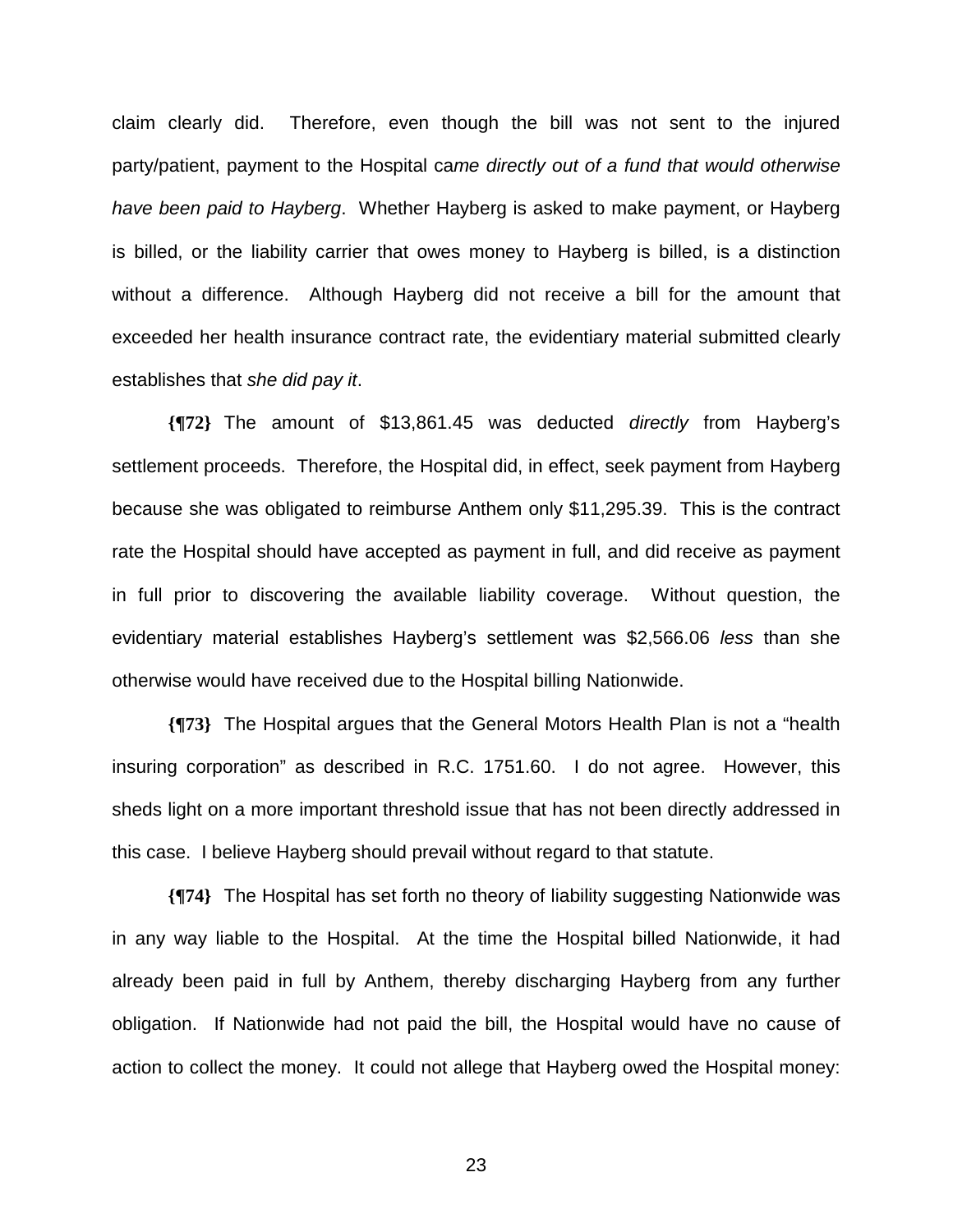after Anthem paid the bill in full, Hayberg no longer owed the Hospital anything. How then could the Hospital allege Nationwide owed it anything? As stated earlier, in response to the question at oral argument of why the Hospital would even send a bill to Nationwide, the response was that Hayberg owed subrogation money to Anthem. But Hayberg clearly only owed subrogation to Anthem in the amount of \$11,295.39.

#### *HAYBERG 1*

**{¶75}** In *Hayberg I*, 11th Dist. No. 2008-P-0010, 2008-Ohio-6180, I concurred in judgment only. The lead opinion included numerous conclusory statements concerning the Hospital's liability with respect to the contract and fraud claims. I agreed only that there were questions of fact with regard to those claims, but did not agree with the conclusions. Those causes of action are not precluded by R.C. 1751.60 and should, in fact, survive as the law of the case. The Supreme Court decision in *King* does not determine them.

**{¶76}** As the majority points out, the *King* Court emphasized that R.C. 1751.60(A) only refers to healthcare providers and health insurers. The statute does not contain any reference to automobile or other types of insurers. However, I do not believe it can be argued that *King* created a new cause of action for healthcare providers that would allow them to pursue liability insurance carriers in situations such as this. By its own admission, the Hospital solicited and received money from Nationwide to which Hayberg, not the Hospital, was entitled and was thus unjustly enriched. R.C. 1751.60(A) has no application with respect to this cause of action. At a minimum, there is a question of fact as to whether Hayberg should be entitled to recover under this theory as set forth in her complaint.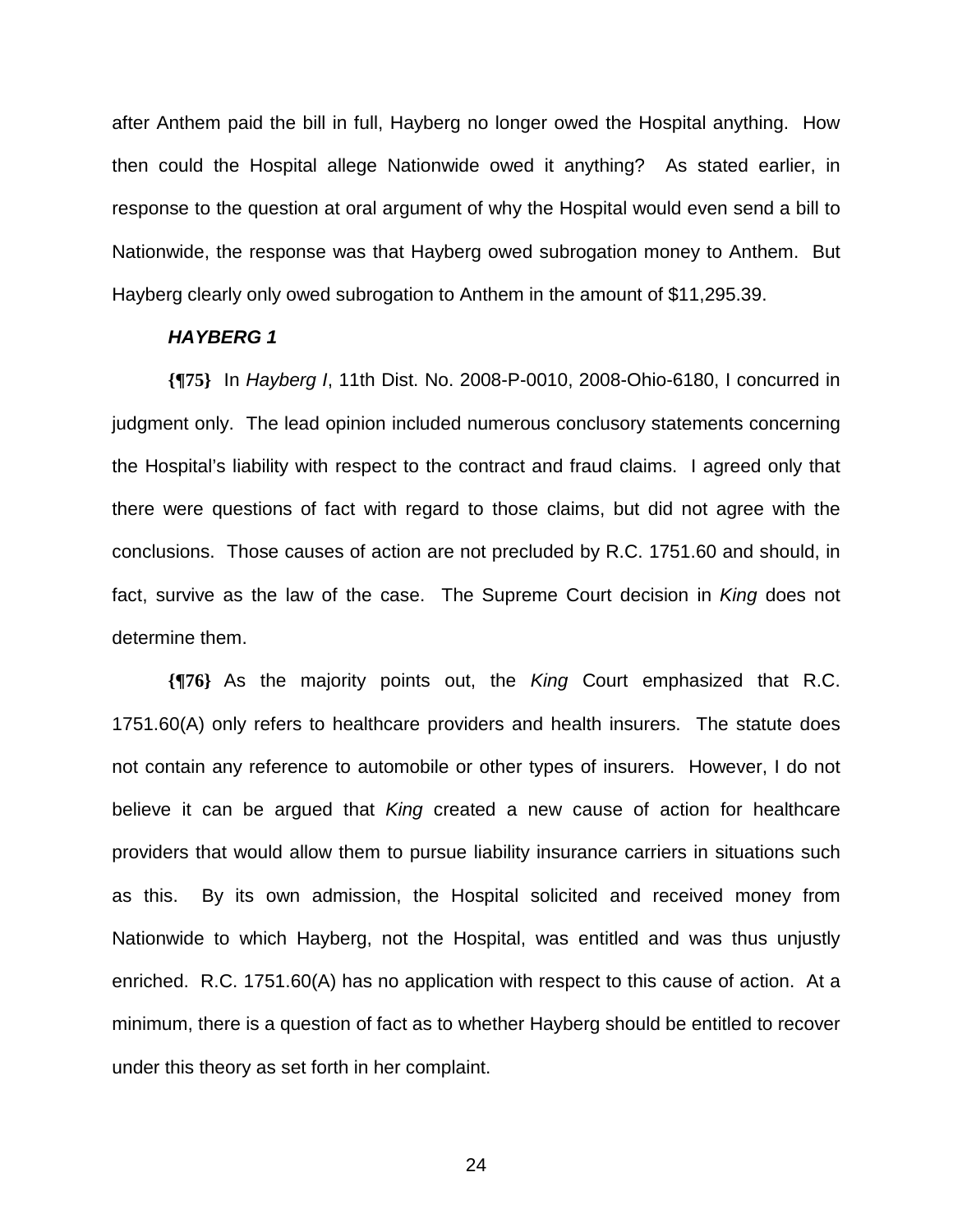**{¶77}** In addition, with respect to Hayberg's third party beneficiary theory, the majority concludes that Hayberg is an "incidental" beneficiary to the contract between Anthem and the Hospital. The majority states that by billing Nationwide, the Hospital "did not deprive appellant of any funds belonging to her[.]" This analysis suggests the Hospital had as much right to the Nationwide liability proceeds as Hayberg. However, the exact opposite is true. Nationwide would only *plausibly* owe the Hospital if Hayberg still owed something to the Hospital. *She did not owe the Hospital any money*. Because they had no legal right to the funds, there is at least a question of fact whether the Hospital did, in fact, deprive Hayberg of funds belonging to her.

**{¶78}** With regard to the fraud claim, there is a plethora of evidence that, if believed by a jury, could support a finding of fraud. The Hospital's billing practice alone could support such a finding. The evidence appears undisputed that the Hospital billed Anthem and was paid in full under the provider agreement. Neither Anthem nor Hayberg owed the Hospital anything further. Thereafter, the Hospital discovered Hayberg was making a liability claim, so it obtained the information regarding this claim and billed Nationwide. As previously explained, this was done even though, as admitted by the Hospital, there is no theory under which Nationwide was liable to the Hospital. Nationwide paid the full amount, as opposed to the subrogated amount, of the bill. After being paid twice for the same services, the Hospital tells no one: neither Hayberg nor Anthem. Hayberg thereafter files suit and discovers Nationwide paid the full amount of the bill to the Hospital. The evidence appears unrefuted that the Hospital received overpayment on December 5, 2003. The overpayment generated an entry on a December 27, 2003 "credit balance report" which shows amounts overpaid by

<u>25 and 25 and 26 and 26 and 26 and 26 and 26 and 26 and 26 and 26 and 26 and 26 and 26 and 26 and 26 and 26 and 26 and 26 and 26 and 26 and 26 and 26 and 26 and 26 and 26 and 27 and 27 and 27 and 27 and 27 and 27 and 27 a</u>